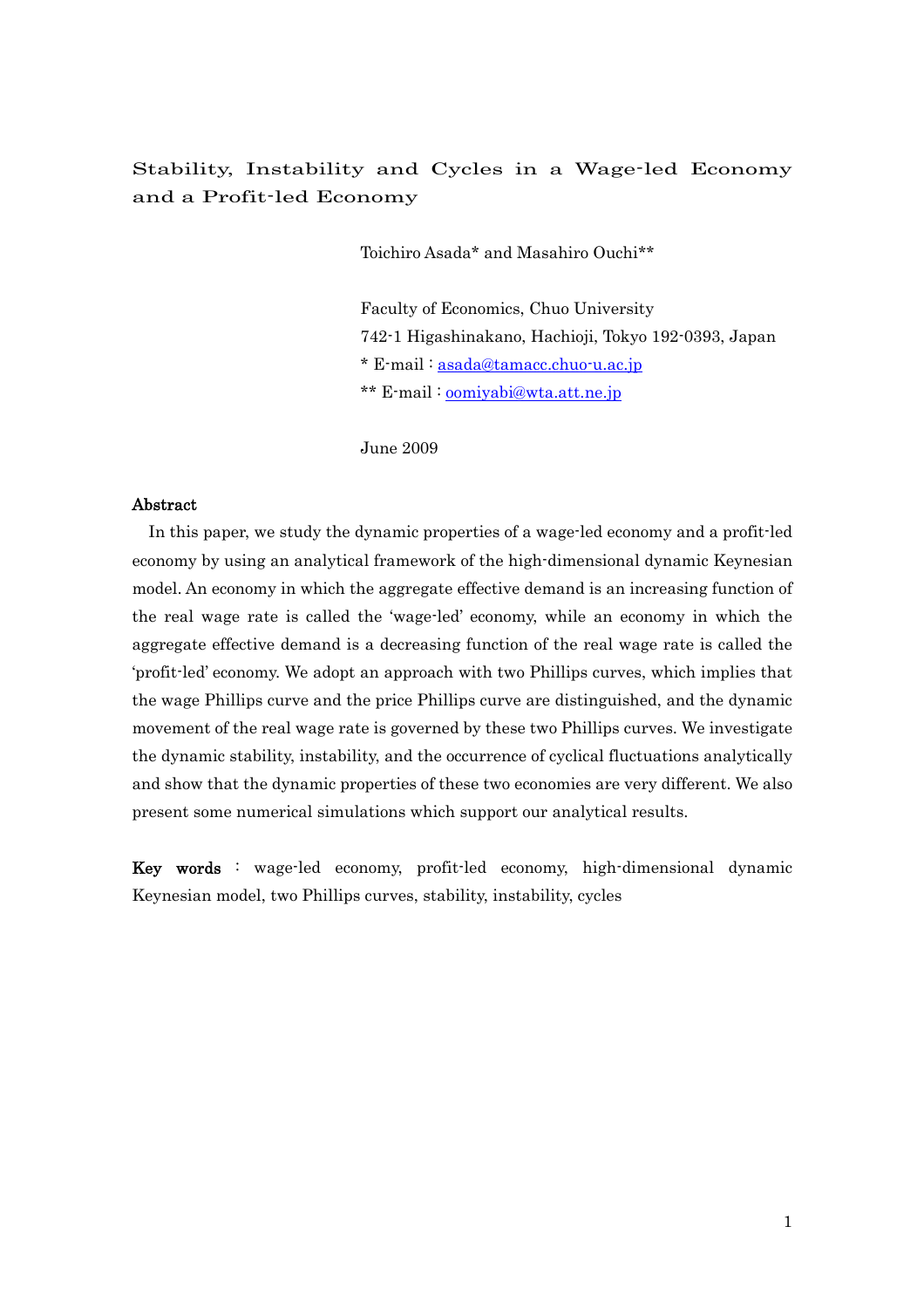### 1. Introduction

 $\overline{a}$ 

In this paper, we study how the changes of the real wage rate affect the macroeconomic stability or instability theoretically by using a high dimensional Keynesian macrodynamic model with two Phillips curves. Following the procedure by Asada, Chen, Chiarella and Flaschel(2006), we formulate the wage Phillips curve and the price Phillips curve separately, and study the stabilizing and the destabilizing effects of the changes of the real wage rate, the results of which depend on the difference of the adjustment speeds of wages and prices. The important conclusion in our analysis is that the dynamic properties of the macroeconomic system crucially depend on whether the economy is the 'wage-led' or the 'profit-led'.

An economy in which the aggregate effective demand is an *increasing* function of the real wage rate is called the 'wage-led' economy, and an economy in which the aggregate effective demand is a *decreasing* function of the real wage rate is called the 'profit-led' economy.<sup>1</sup> In our model, the *increase* of the real wage rate induces the *increase* of the real consumption expenditure, but it induces the *decrease* of the real investment expenditure. The economy becomes the 'wage-led' if the effect on the real consumption expenditure is relatively strong, and it becomes the 'profit-led' if the effect on the real investment expenditure is relatively strong.

We show under certain conditions that the relatively *high* speed of wage adjustment compared with the speed of price adjustment has a *destabilizing* effect in a wage-led economy, while the opposite conclusion is obtained in the profit-led economy. This means that the *flexible* wage combined with the *sticky* price has a *destabilizing* effect in a wage-led economy, while it has a *stabilizing* effect in a profit-led economy.

This paper is organized as follows. In section 2, two Phillips curves approach due to Asada, Chen, Chiarella and Flaschel(2006) is summarized. From section 3 to section 5, other building blocks of our model are introduced step by step. In section6, it is shown that our model can be reduced to five dimensional nonlinear differential equations, and the properties of the equilibrium solution of this system are studied. In section 7, we study the out of equilibrium dynamics of the system. We investigate the dynamic stability, instability, and the existence of cyclical fluctuations under the 'wage-led' and the 'profit-led' assumptions. In section 8, we present some numerical simulations which

<span id="page-1-0"></span><sup>1</sup> The distinction between the 'wage-led' economy and the 'profit-led' economy was introduced by the economists of French 'regulation school' such as Aglietta and Boyer for the first time. See, for example, Aglietta(1979) and Boyer(1990). The related papers in the context of static and dynamic macroeconomic analyses are Bhaduri and Marglin(1990), Marglin and Bhaduri(1990), Chen, Chiarella, Flaschel and Hung(2005), Asada, Flaschel, Jaeger and Proańo(2007), and Bhaduri(2008).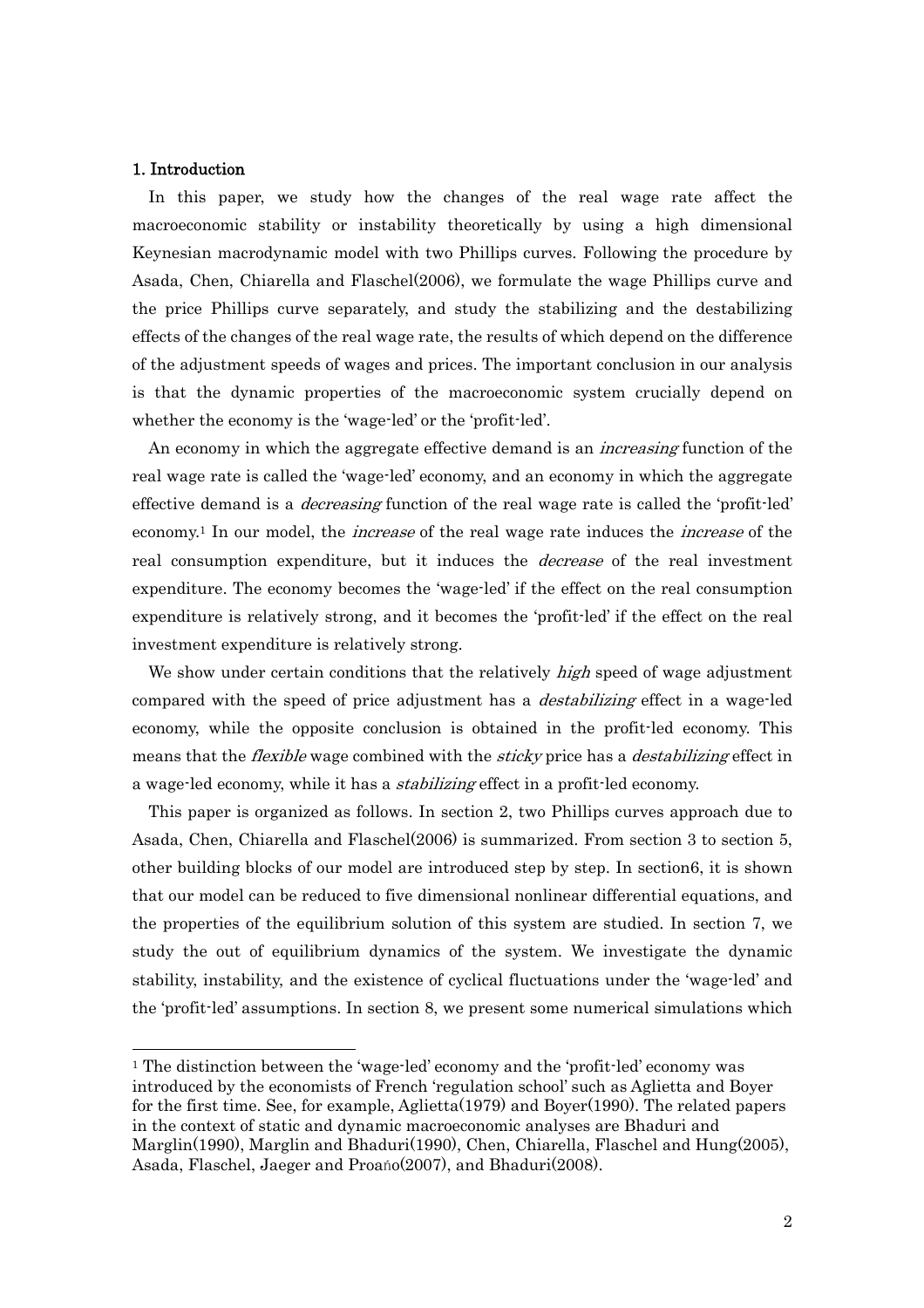support the analytical results in section 7. Section 9 is devoted to the economic interpretation of the results which were obtained both analytically and numerically in sections 7 and 8. Complicated and lengthy proofs of two main propositions are relegated to the mathematical appendices.

#### 2. Two Phillips curves approach : Wage and price Phillips curves

In this section, we summarize the 'two Phillips curves' approach which was introduced by Asada, Chiarella, Flaschel and Franke(2003) and Asada, Chen, Chiarella and Flaschel(2006). In this approach, the wage Phillips curve and the price Phillips curve are formulated separately as

$$
\dot{w}/w = \beta_w(e - \overline{e}) + \kappa_w(\dot{p}/p) + (1 - \kappa_w)\pi^c
$$
 (1)

$$
\dot{p}/p = \beta_p (u - \overline{u}) + \kappa_p (w/w) + (1 - \kappa_p) \pi^c
$$
 (2)

where the meanings of the symbols are as follows.

time.

*w* = nominal wage rate. *p* = price level.  $N^s$  = labor supply. *N* = labor employment.  $e = N/N^s$  = rate of employment = 1 – rate of unemployment.  $\bar{e}$  = 'natural' rate of employment  $(0 \le \bar{e} \le 1)$ .  $Y = actual$  real output level (actual real national income).  $Y^p = y^p K$  = real output level in case of full capacity utilization of capital stock.  $K$  = real capital stock.  $y^p$  = output-capital ratio in case of full capacity utilization of capital stock, which is assumed to be a positive constant.  $y = Y/K =$  actual output-capital ratio.  $u = Y/Y^p = Y/(y^p K) = y/y^p$  = rate of capacity utilization of capital stock.  $\bar{u}$  = 'normal' rate of capacity utilization of capital stock ( $0<\bar{u}<1$ ).

The variable  $\pi^c$  is called 'inflation climate' by Asada, Chen, Chiarella and Flaschel(2006). We assume that  $\beta_w$ ,  $\beta_p$ ,  $\kappa_w$ , and  $\kappa_p$  are parameters such that

 $\beta_{w} > 0$ ,  $\beta_{p} > 0$ ,  $0 < \kappa_{w} < 1$ , and  $0 < \kappa_{p} < 1$ . Later we shall treat  $\beta_{w}$  and  $\beta_{p}$  as bifurcation parameters. A dot over the symbol  $(\cdot)$  denotes the derivative with respect to

 $Eq. (1)$  is the equation of 'wage Phillips curve', which means that the rate of increase of nominal wage rate  $(w/w)$  depends on the rate of employment (*e*) and the weighted average of the actual price rate of inflation  $(\dot{p}/p)$  and the 'inflation climate'  $(\pi^c)$ . Eq. (2) is the equation of 'price Phillips curve', which means that  $\dot{p}/p$  depends on the rate of capacity utilization of capital stock  $(u)$  and the weighted average of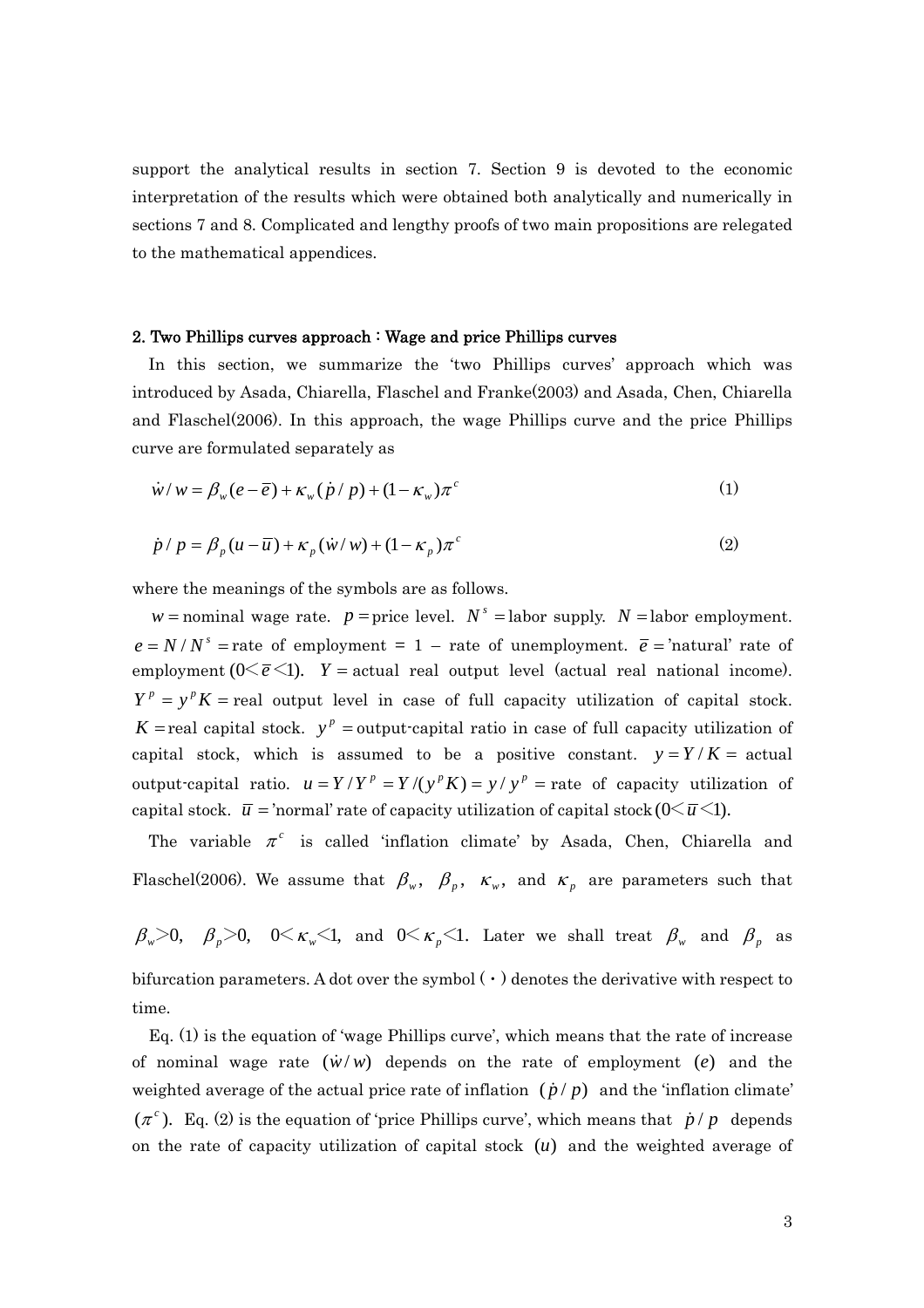$\dot{w}/w$  and  $\pi^c$ . These two equations reflect the adjustment of disequilibrium in the labor market and the goods market respectively.

The 'inflation climate' is intimately related to the concept of 'expected rate of inflation', bu t these two concepts are somewhat different. In this model, it is assumed that the model.<sup>2</sup> It is assumed, however, that the economic agents do not base their behavior economic agents know the correct values of the current rates of price and wage inflation  $(\dot{p}/p)$  and  $\dot{w}/w$ ). In this sense, the 'perfect myopic foresight' is assumed in this only on the current rate of inflation but they base it also on the 'inflation climate' that is influenced by the intermediate run or long run inflation forecast. We shall specify the way of the formation of 'inflation climate' later.

We can rewrite equations  $(1)$  and  $(2)$  as follows by using the matrix form.

$$
\begin{bmatrix} 1 & -\kappa_w \\ -\kappa_p & 1 \end{bmatrix} \begin{bmatrix} \dot{w}/w \\ \dot{p}/p \end{bmatrix} = \begin{bmatrix} \beta_w(e-\overline{e}) + (1-\kappa_w)\pi^c \\ \beta_p(u-\overline{u}) + (1-\kappa_p)\pi^c \end{bmatrix}
$$
(3)

Solving this system of equations, we obtain the following reduced forms of the wage and price Phillips curves.

$$
\dot{w}/w = \begin{vmatrix} \beta_w(e-\overline{e}) + (1 - \kappa_w)\pi^c & -\kappa_w \\ \beta_p(u-\overline{u}) + (1 - \kappa_p)\pi^c & 1 \end{vmatrix} \begin{vmatrix} 1 & -\kappa_w \\ -\kappa_p & 1 \end{vmatrix}
$$

$$
= \kappa \{\beta_w(e-\overline{e}) + \kappa_w \beta_p(u-\overline{u})\} + \pi^c
$$
(4)
$$
\dot{p}/p = \begin{vmatrix} 1 & \beta_w(e-\overline{e}) + (1 - \kappa_w)\pi^c \\ -\kappa_p & \beta_p(u-\overline{u}) + (1 - \kappa_p)\pi^c \end{vmatrix} \begin{vmatrix} 1 & -\kappa_w \\ -\kappa_p & 1 \end{vmatrix}
$$

$$
= \kappa \{\kappa_p \beta_w(e-\overline{e}) + \beta_p(u-\overline{u})\} + \pi^c
$$
(5)

where  $\kappa = 1/(1 - \kappa_w \kappa_p) > 1$ .

From equations (4) and (5), we have the following equation that describes the dynamic of the real wage rate  $\omega = w/p$ , which is independent of the inflation climate  $\pi^c$ .

$$
\dot{\omega}/\omega = \dot{w}/w - \dot{p}/p = \kappa \{ (1 - \kappa_p) \beta_w (e - \overline{e}) - (1 - \kappa_w) \beta_p (u - \overline{u}) \}
$$
(6)

<span id="page-3-0"></span> <sup>2</sup> The term 'perfect myopic foresight' is due to Burmeister(1980).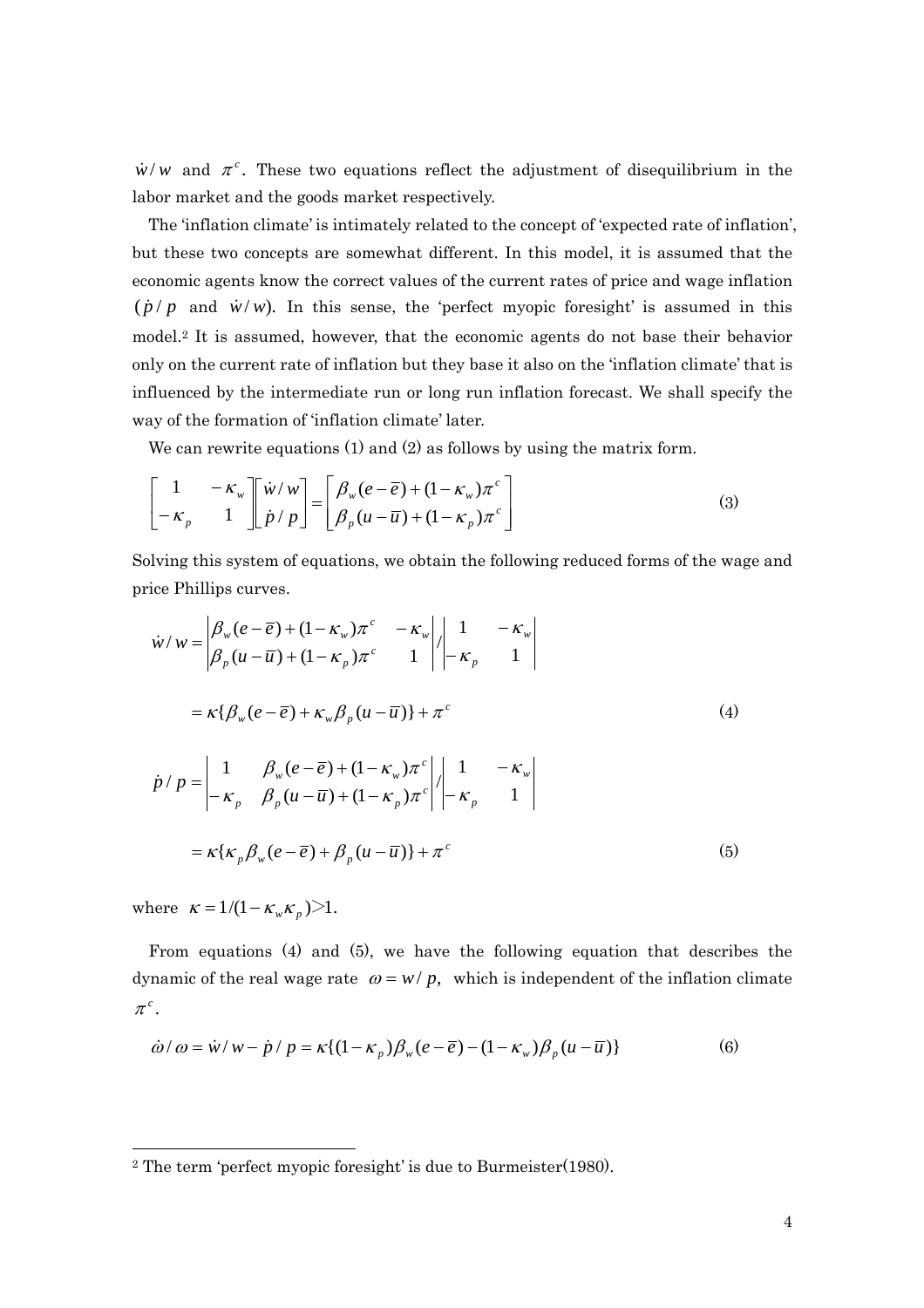### 3. Dynamics of rate of capacity utilization and rate of employment

In this section, we formulate the dynamics of the rate of capacity utilization and the rate of employment following the tradition of the 'dynamic Keynesian model' that is due to Asada, Chiarella, Flaschel and Franke(2003), Asada, Chen, Chiarella and Flaschel(2006), and Asada(2006), which is based on the principle of effective demand.

First, we suppose that the dynamic of production is governed by the following Keynesian 'quantity adjustment' process that is due to Asada(2006).

$$
\dot{y} = \alpha \left[ \frac{C + I + G - Y}{K} \right] = \alpha (c + g + h - y) \; ; \; \alpha > 0 \tag{7}
$$

where  $C$  = real private consumption expenditure,  $I = \dot{K}$  = real private investment expenditure,  $G$  = real government expenditure,  $c = C/K$  = real private consumption expenditure per capital stock,  $g = I/K = \dot{K}/K$  = rate of investment (rate of capital accumulation),  $h = G/K$  = real government expenditure per capital stock.<sup>3</sup> We can rewrite Eq. (7) as follows since the rate of capacity utilization of capital stock can be written as  $u = y / y^p$ .

$$
\dot{u} = (\alpha / y^{p})(c + g + h - y^{p}u) \; ; \; \alpha > 0, \; y^{p} > 0 \tag{8}
$$

Next, by definition, we can express the labor employment as follows.

$$
N = \frac{(Y/K)K}{Y/N} = \frac{yK}{a} = \frac{uy^{p}K}{a}
$$
\n(9)

where  $a = Y/N$  is the average labor productivity, which is assumed as a constant.<sup>4</sup> In this case, we can express the rate of employment as

$$
e = N/Ns = (uyp K)/(aNs).
$$
 (10)

Differentiating this equation with respect to time, we obtain the following law of the motion of the rate of employment.

$$
\dot{e}/e = (\dot{u}/u) + (\dot{K}/K) - (\dot{N}^s/N^s) = (\dot{u}/u) + g - n \tag{11}
$$

where  $n = N^s / N^s$  is the growth rate of labor supply, which is assumed to be a positive constant for simplicity.

## . Specifications of consumption function, investment function and government 4 expenditure

 $\overline{a}$ 

<span id="page-4-0"></span><sup>3</sup> In this formulation, we neglect capital depreciation and international trade for simplicity.

<span id="page-4-1"></span><sup>4</sup> We abstract from technical progress in this paper for simplicity. See, however,

Asada(2006) as for a model of exogenous technical progress and Asada and Ouchi(2009) as for a model of endogenous technical progress in the similar analytical framework as that of the present model.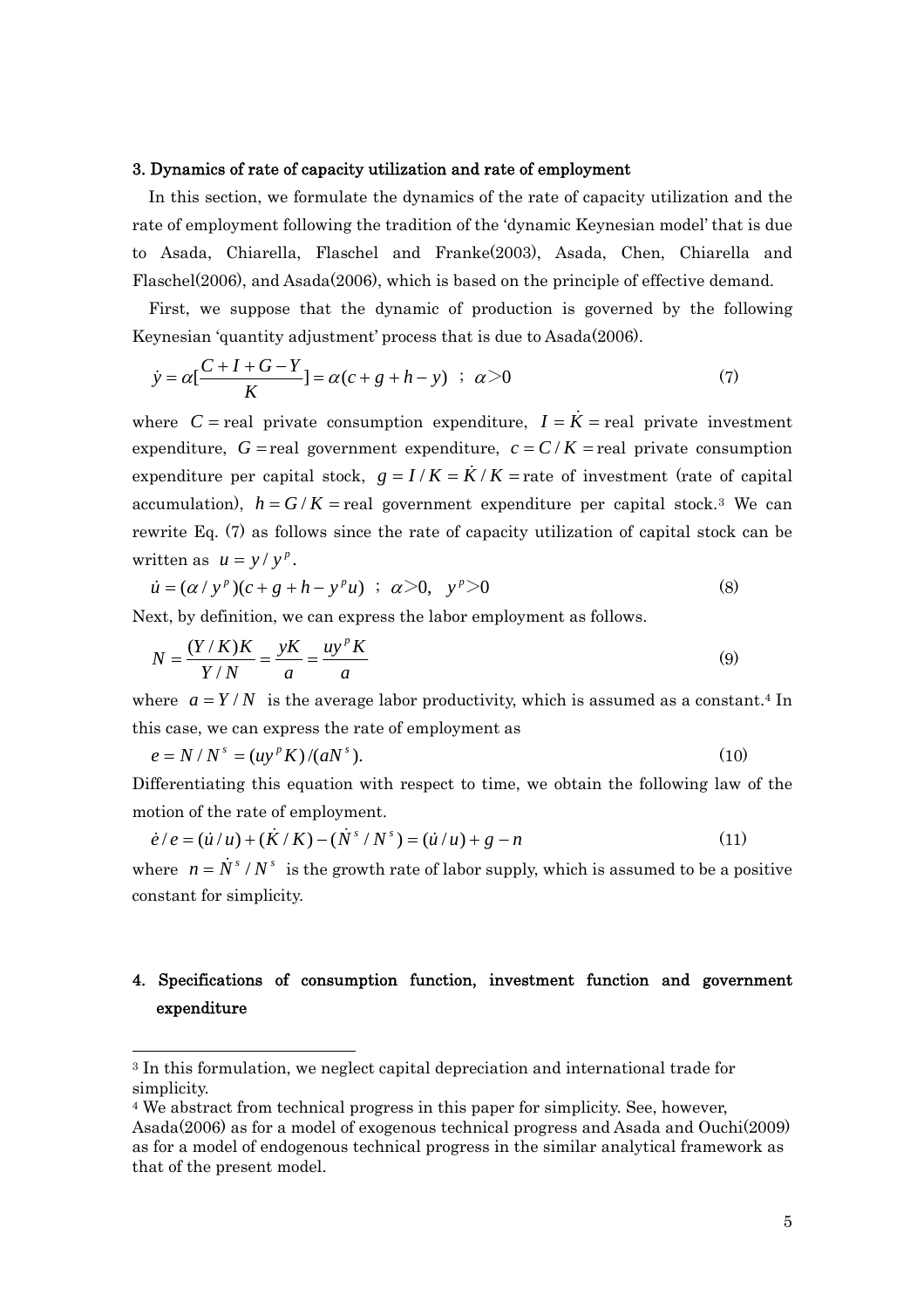We must specify how three components of the effective demand  $c, g, h$  are determined. First, let us consider the determinant of the consumption expenditure per capital stock  $(c)$ . In this paper, we adopt the following hypothesis of Kalecki(1971)'s two class model. "Workers spend all of their wage income, and capitalists save all of their profit income". In this case, we obtain the following type of consumption function.

$$
C = (1 - \tau_w)\omega N = (1 - \tau_w)\omega Y / a = (1 - \tau_w)\omega y K / a = (1 - \tau_w)\omega y^p K / a \qquad (12)
$$

where  $\tau_w$  is the average tax rate on wage income, which is assumed as a constant such that  $0 \leq \tau_{w} \leq 1$ . We can rewrite this equation as

$$
c = C/K = (1 - \tau_w)\omega u y^p / a. \tag{13}
$$

Obviously, this 'Kaleckian' consumption function has been derived under the very restrictive assumptions. We can easily generalize, however, this type of consumption function by introducing workers' saving and capitalists' consumption following the procedures by Kaldor(1956) and Pasinetti(1974). The essential point in our model is that the real aggregate private consumption expenditure becomes an increasing function of the real wage rate. For that purpose, we need not adopt Kalecki(1971)'s extreme assumption, but it is sufficient to assume that the average propensity to consume from the wage income is greater than the average propensity to consume from the profit income, although we adopt the simple Kaleckian consumption function (13) for simplicity.

Next, we specify the investment function as follows.

$$
g = g(u, \omega, i - \pi^c) \; ; \; g_u = \partial g / \partial u > 0, \; g_{\omega} = \partial g / \partial \omega < 0,
$$
  

$$
g_{i-\pi^c} = \partial g / \partial (i - \pi^c) < 0
$$
 (14)

We can rationalize this type of investment function by using the following logic. Let us start from the following more conventional 'Keynesian' investment function, which is also consistent with Tobin's q theory (cf. Yoshikawa 1980).

$$
g = g(r^{e}, i - \pi^{e}) \; ; \; g_{r^{e}} = \partial g / \partial r^{e} > 0, \; g_{i - \pi^{e}} = \partial g / \partial (i - \pi^{e}) < 0 \tag{15}
$$

where  $r^e$  = expected rate of profit,  $i$  = nominal rate of interest,  $\pi^e$  = expected rate of price inflation, and  $i - \pi^e$  =expected real rate of interest. Next, let us introduce the following assumptions.

$$
r^{e} = r^{e}(u, \omega) \quad ; \quad r_{u}^{e} = \partial r^{e} / \partial u > 0, \quad r_{\omega}^{e} = \partial r^{e} / \partial \omega < 0 \tag{16}
$$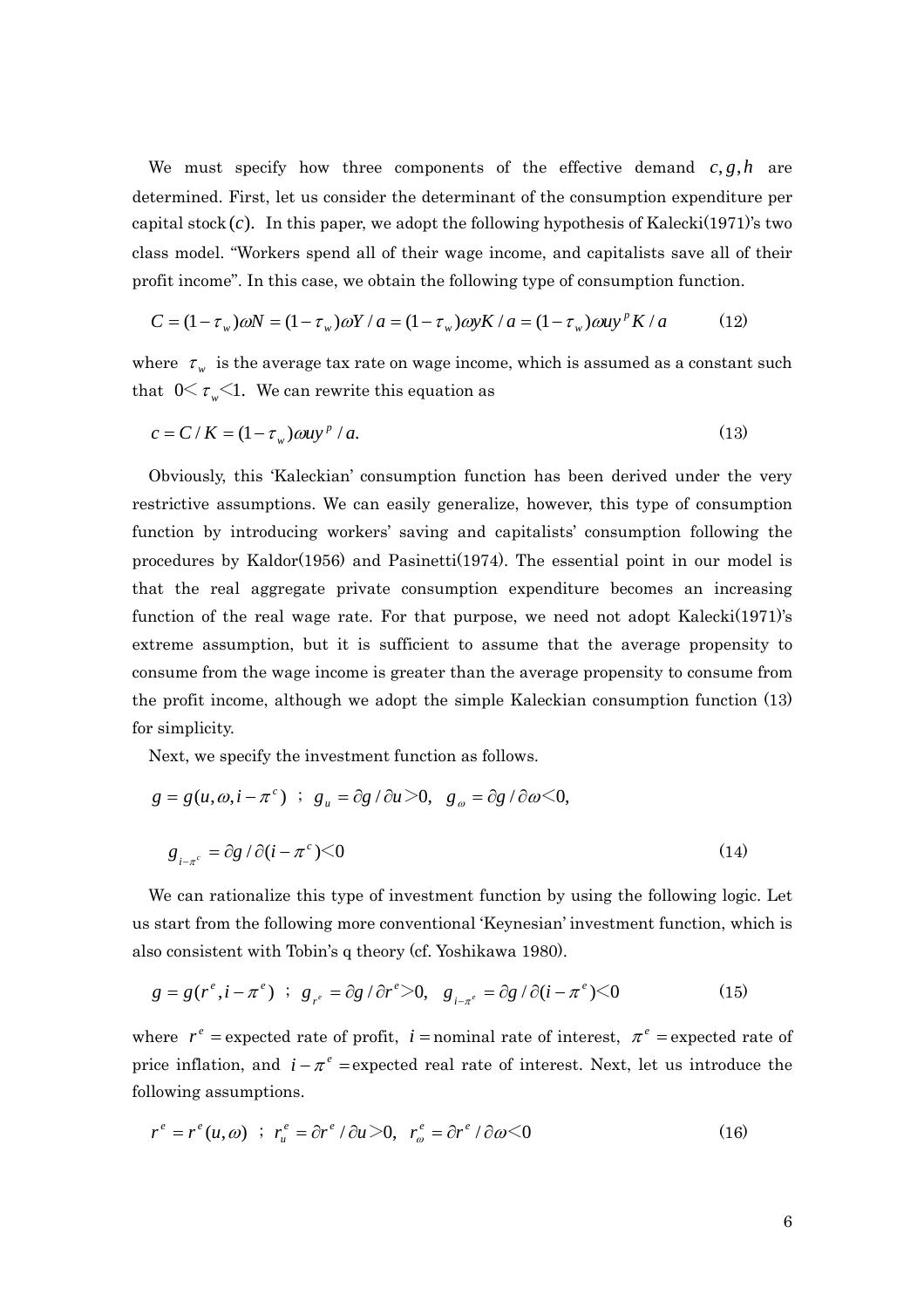$$
\pi^e = \pi^c \tag{17}
$$

Eq.  $(16)$  is an 'animal spirit function', which implies that the expected rate of profit positively correlates with the current rate of the capacity utilization of capital stock that represents the influence of effective demand on expected profitability, and it negatively correlates with the current real wage rate that represents the influence of real cost on expected profitability.<sup>5</sup> Eq. (17) means that the 'inflation climate'  $\pi^c$  is adopted in place of the 'expected rate of inflation'  $\pi^e$  in our model. Substituting equations (16) and  $(17)$  into Eq.  $(15)$ , we obtain Eq.  $(14)$ .

As for the government expenditure, we adopt the following simple assumption because the study of the fiscal stabilization policy is not the theme of the present paper.<sup>6</sup>  $h = G/K = \text{constant} > 0$  (18)

# . Specifications of monetary policy rule, equilibrium condition of money market, and 5 formation of inflation climate

of money market, and how the inflation climate is formed. In this paper, we adopt the We can close our model by specifying the monetary policy rule, equilibrium condition following specifications.

$$
\vec{i} = \begin{cases}\n\varepsilon(\dot{p}/p - \overline{\pi}) & \text{if } i > 0 \\
\max[0, \varepsilon(\dot{p}/p - \overline{\pi})] & \text{if } i = 0\n\end{cases}
$$
\n(19)

$$
M / p = \phi(i, \pi^c) Y \; ; \; \phi_i = \partial \phi / \partial i \langle 0, \phi_{\pi^c} = \partial \phi / \partial \pi^c \langle 0 \rangle \tag{20}
$$

$$
\dot{\pi}^c = \gamma \{ \theta(\overline{\pi} - \pi^c) + (1 - \theta)(\dot{p} / p - \pi^c) \} ; \ \gamma > 0, \ 0 \le \theta \le 1 \tag{21}
$$

where  $\varepsilon$  is a positive parameter,  $\bar{\pi}$  is the target rate of inflation that is adopted by the central bank, and  $M$  is nominal money supply. It is assumed that the central bank announces the target rate of inflation to the public.

 $Eq. (19)$  is a version of the monetary policy of the central bank by means of the 'Taylor' rule' that is originated in Taylor(1993). In fact, this is a simplified version of the Taylor interest rate monetary policy rule which was formulated by Asada(2009), and we can consider that this is a kind of the inflation targeting monetary policy rule.[7](#page-6-2)

Eq. (20) is the 'LM equation' that describes the equilibrium condition of the money

<span id="page-6-0"></span> <sup>5</sup> Similar hypothesis was adopted by Bhaduri and Marglin(1990) and Marglin and Bhaduri(1990).

<span id="page-6-1"></span> $6$  See Asada(2006) as for the study of the macroeconomic stabilization policy by means of fiscal policy in the similar analytical framework.

<span id="page-6-2"></span> $\frac{7}{1}$  In this rule, the nonnegative constraint of the nominal rate of interest is explicitly considered.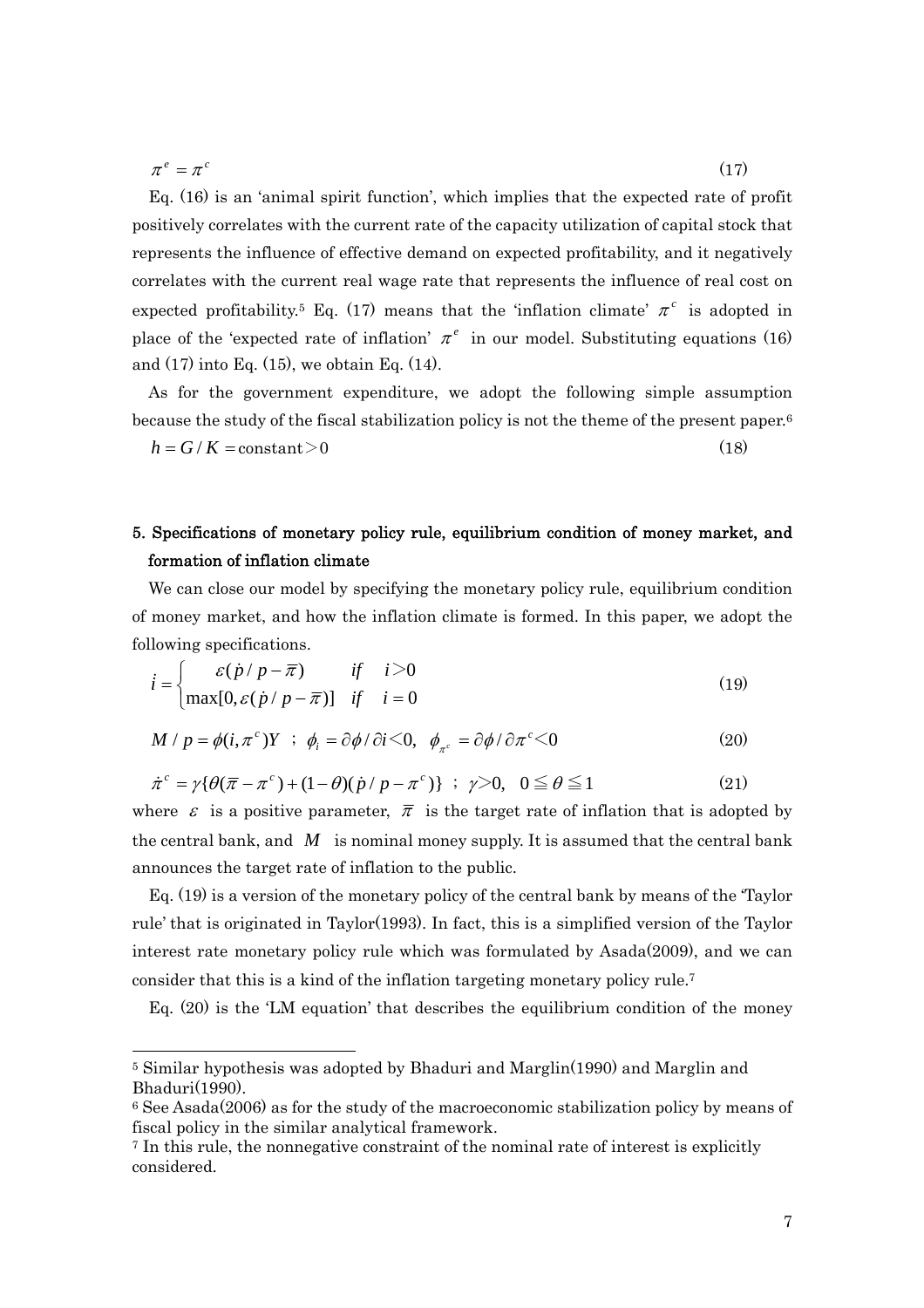m arket. The right hand side of this equation is the Keynesian money demand function. Since  $y = Y/K = uy^p$ , we can rewrite this equation as

$$
M/(pK) = \phi(i, \pi^c)uy^p.
$$
 (22)

Differentiating Eq. (22) with respect to time, we have the following expression.

$$
\mu = (\dot{p}/p) + g - \eta_i (\dot{i}/i) - \eta_{\pi^c} (\dot{\pi}^c / \pi^c) + (\dot{u}/u) \ ; \ \mu = \dot{M}/M, \ \ g = \dot{K}/K \quad (23)
$$

where 
$$
\eta_i = \left| \frac{\partial \phi / \partial i}{\phi / i} \right| = -\frac{\partial \phi / \partial i}{\phi / i}
$$
 and  $\eta_{\pi^c} = \left| \frac{\partial \phi / \partial \pi^c}{\phi / \pi^c} \right| = -\frac{\partial \phi / \partial \pi^c}{\phi / \pi^c}$  are elasticities of the

money demand with respect to the changes of the nominal rate of interest and the inflation climate respectively. We can consider that Eq. (23) is a dynamic version of the 'LM equation'.

 $Eq. (21)$  is a formalization of a formation hypothesis of the 'inflation climate', which is a mixture of the 'forward looking' and the 'backward looking' or 'adaptive' formations. The parameter  $\theta$  is the weight of the 'forward looking' element. If the public strongly believes that the actual rate of inflation is governed by the target rate of inflation  $\bar{\pi}$ that is announced by the central bank, we shall have  $\theta = 1$ . On the other hand, we shall have  $\theta = 0$  if the public does not believe the central bank's announcement at all. Therefore, we can consider that the parameter  $\theta$  reflects the 'degree of credibility' of the inflation targeting by the central bank.

# 6. Derivation of the fundamental dynamical equations and analysis of the long run equilibrium solution

Now, we obtain the following five dimensional system of nonlinear differential equations, which constitutes a system of fundamental dynamical equations in our model.

(i) 
$$
\dot{\omega} = \omega \kappa [(1 - \kappa_p) \beta_w (e - \overline{e}) - (1 - \kappa_w) \beta_p (u - \overline{u})] = f_1(\omega, u, e)
$$

(ii) 
$$
\dot{u} = \alpha [\{(1 - \tau_w)(\omega/a) - 1]u + \{g(u, \omega, i - \pi^c) + h\}/y^p] = f_2(\omega, u, i, \pi^c)
$$

(iii) 
$$
\dot{e} = e[{f_2(\omega, u, i, \pi^c)/u} + g(u, \omega, i - \pi^c) - n] = f_3(\omega, u, e, i, \pi^c)
$$

$$
\text{(iv)} \quad i = \begin{cases} \varepsilon [\kappa \{ \kappa_p \beta_w (e - \overline{e}) + \beta_p (u - \overline{u}) \} + \pi^c - \overline{\pi}] = f_4(u, e, \pi^c) & \text{if} \quad i > 0 \\ \max[0, f_4(u, e, \pi^c)] & \text{if} \quad i = 0 \end{cases}
$$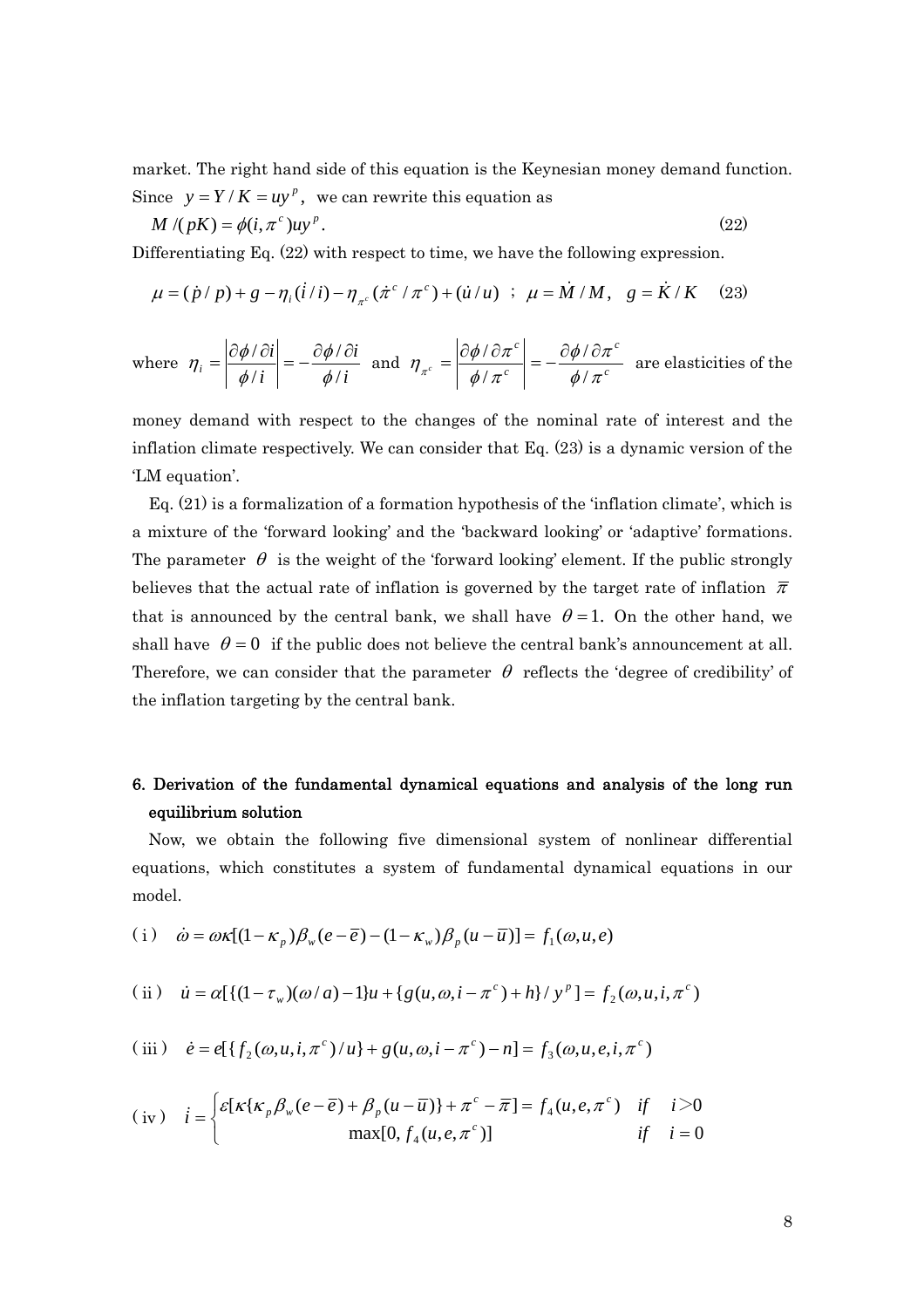$$
(\mathbf{v}) \quad \dot{\pi}^c = \gamma[\theta(\overline{\pi} - \pi^c) + (1 - \theta)\kappa\{\kappa_p \beta_w(e - \overline{e}) + \beta_p(u - \overline{u})\}] = f_5(u, e, \pi^c) \tag{24}
$$

Apart from the above five equations, we have the following additional equation from equations (5), (14) and (23).

$$
\mu = \kappa \{ \kappa_p \beta_w (e - \overline{e}) + \beta_p (u - \overline{u}) \} + \pi^c + g(u, \omega, i - \pi^c) - \eta_i (i/i)
$$

$$
- \eta_{\pi^c} (\pi^c / \pi^c) + (\dot{u}/u) = f_6(\omega, u, e, i, \pi^c)
$$
(25)

However, the system  $(24)$  is an independent closed system that is enough to determine the dynamics of five endogenous variables  $(\omega, u, e, i, \pi^e)$ . The only role of Eq. (25) is to determine the dynamic of the growth rate of nominal money supply  $\mu$  endogenously, and there is no feedback mechanism from Eq. (25) to the system of equations(24).

If we neglect the nonnegative constraint of the nominal rate of interest, we can determine the long run equilibrium solution  $(\omega^*, u^*, e^*, i^*, \pi^c^*, \mu^*)$  of the system of equations (24) and (25) such that  $\dot{\omega} = \dot{u} = \dot{e} = \dot{i} = \dot{\pi}^c = 0$  by the following system of equations.

(i) 
$$
\omega^* = \left(\frac{a}{1 - \tau_w}\right) (1 - \frac{n + h}{\overline{u}y^p})
$$
 (ii)  $u^* = \overline{u}$  (iii)  $e^* = \overline{e}$   
\n(iv)  $g(\overline{u}, \omega^*, i^* - \overline{\pi}) = n$  (v)  $(\dot{p}/p)^* = (\dot{w}/w)^* = \pi^c * = \overline{\pi}$   
\n(vi)  $\mu^* = \overline{\pi} + n$  (26)

Let us assume as follows.

## Assumption 1.  $\overline{u}y^p > n + h$

It is easy to see that we have  $\omega^*$  >0 under **Assumption 1.** Next, let us consider the determination of the equilibrium nominal rate of interest i<sup>\*</sup>.

The equilibrium real rate of interest  $\rho^*$  is uniquely determined by solving the equation  $g(\overline{u}, \omega^*, \rho^*) = n$ . Then, we can determine  $i^*$  as

$$
i^* = \rho^* + \overline{\pi}.\tag{27}
$$

 $i^*$  >0 if and only if the following inequality is satisfied. If  $i * < 0$ , the economically meaningful long run equilibrium does not exist. We have

$$
\overline{\pi} \rangle - \rho^* \tag{28}
$$

This inequality is always satisfied if the target rate of inflation  $\bar{\pi}$  that is selected by the central bank is sufficiently large, even in case of  $\rho^*$  <0. The deflationary-biased central bank may, however, fail to satisfy this inequality. In this paper, we assume that the inequality (28) is in fact satisfied so that the economically meaningful long run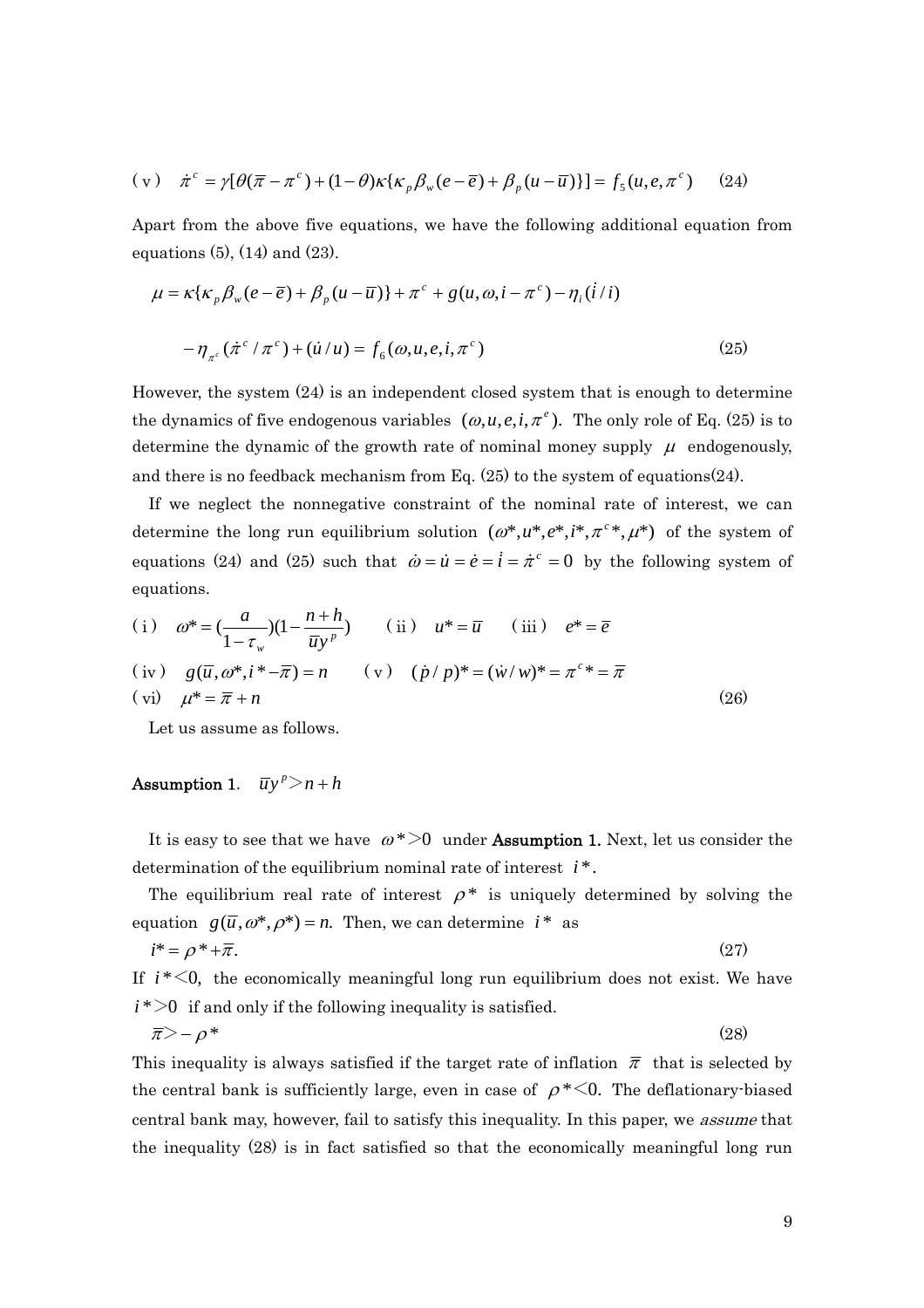equilibrium point exists uniquely.

Incidentally, Eq. (26)( vi ) means that the equilibrium value of the growth rate of nominal money supply  $\mu^*$  is determined by the target rate of inflation  $\bar{\pi}$  and the 'natural' rate of growth *n*, and not the other way round.

# 7. Dynamic stability/instability of the long run equilibrium point and the existence of cyclical fluctuations

Next, let us study the dynamic stability/instability of the economically meaningful th e previous section. long run equilibrium point, the existence and the uniqueness of which were studied in

The Jacobian matrix of the five dimensional dynamical system (24) at the long run equilibrium point becomes as follows.

$$
J = \begin{bmatrix} 0 & f_{12} & f_{13} & 0 & 0 \\ f_{21} & f_{22} & 0 & f_{24} & f_{25} \\ f_{31} & f_{32} & 0 & f_{34} & f_{35} \\ 0 & f_{42} & f_{43} & 0 & f_{45} \\ 0 & f_{52} & f_{53} & 0 & f_{55} \end{bmatrix}
$$
(29)

where  $f_{12} = -\omega^* \kappa (1 - \kappa_w) \beta_p \leq 0$ ,  $f_{13} = \omega^* \kappa (1 - \kappa_p) \beta_w \geq 0$ ,

$$
f_{21} = \alpha [\{ (1 - \tau_w)\overline{u} / a \} + (g_\omega / y^\nu)], \quad f_{22} = (\alpha / y^\nu) [-\{ (n + h) / \overline{u} \} + g_u],
$$
  
\n
$$
f_{24} = \alpha g_{i-\pi^c} / y^\nu < 0, \quad f_{25} = -\alpha g_{i-\pi^c} / y^\nu = -f_{24} > 0, \quad f_{31} = \overline{e} [(f_{21}/\overline{u}) + g_\omega],
$$
  
\n
$$
f_{32} = \overline{e} [(f_{22}/\overline{u}) + g_u], \quad f_{34} = \overline{e} [(f_{24}/\overline{u}) + g_{i-\pi^c}] < 0,
$$
  
\n
$$
f_{35} = \overline{e} [(f_{25}/\overline{u}) - g_{i-\pi^c}] = -f_{34} > 0, \quad f_{42} = \varepsilon \kappa \beta_\rho > 0, \quad f_{43} = \varepsilon \kappa \kappa_\rho \beta_\omega > 0, \quad f_{45} = \varepsilon > 0,
$$
  
\n
$$
f_{52} = \gamma (1 - \theta) \kappa \beta_\rho \ge 0, \quad f_{53} = \gamma (1 - \theta) \kappa \kappa_\rho \beta_\omega \ge 0, \quad f_{55} = -\gamma \theta \le 0.
$$

The characteristic equation of this system becomes as follows.

$$
\Gamma(\lambda) = |\lambda I - J| = \lambda^5 + b_1 \lambda^4 + b_2 \lambda^3 + b_3 \lambda^2 + b_4 \lambda + b_5 = 0
$$
\n(30)

where

$$
b_1 = -traceJ = -f_{22} - f_{55},\tag{31}
$$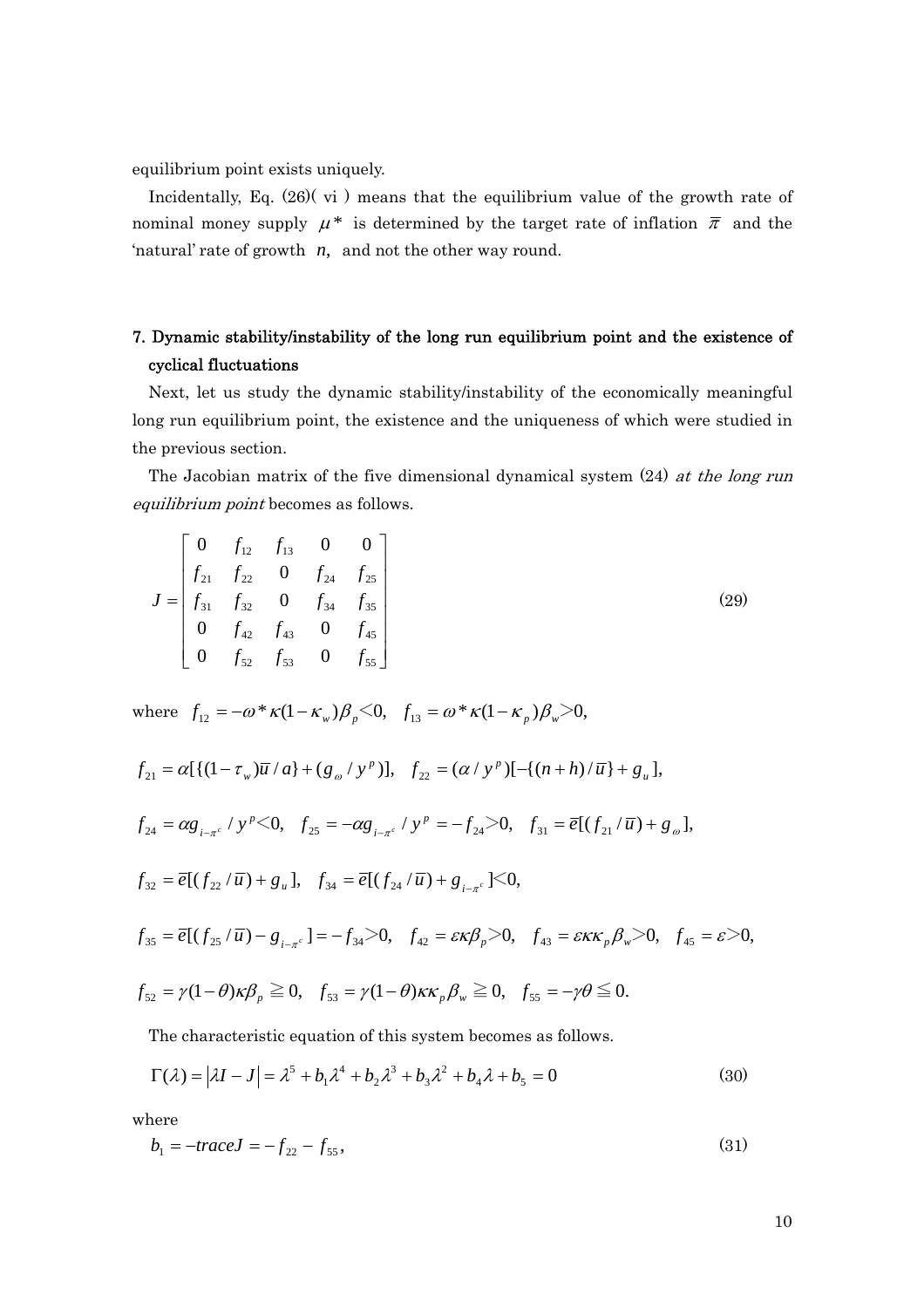$b_2$  = sum of all principal second-order minors of *J* 

$$
= \begin{vmatrix} 0 & f_{12} \\ f_{21} & f_{22} \end{vmatrix} + \begin{vmatrix} 0 & f_{13} \\ f_{31} & 0 \end{vmatrix} + \begin{vmatrix} 0 & 0 \\ 0 & 0 \end{vmatrix} + \begin{vmatrix} 0 & 0 \\ 0 & f_{55} \end{vmatrix} + \begin{vmatrix} f_{22} & 0 \\ f_{32} & 0 \end{vmatrix} + \begin{vmatrix} f_{22} & f_{24} \\ f_{42} & 0 \end{vmatrix} + \begin{vmatrix} f_{22} & f_{25} \\ f_{52} & f_{55} \end{vmatrix}
$$
  
+ 
$$
\begin{vmatrix} 0 & f_{34} \\ f_{43} & 0 \end{vmatrix} + \begin{vmatrix} 0 & f_{35} \\ f_{53} & f_{55} \end{vmatrix} + \begin{vmatrix} 0 & f_{45} \\ 0 & f_{55} \end{vmatrix}
$$
  
=  $-f_{12} f_{21} - f_{13} f_{31} - f_{24} f_{42} + f_{22} f_{55} - f_{25} f_{52} - f_{34} f_{43} - f_{35} f_{53},$  (32)  

$$
b_3 = -(\text{sum of all third-order minors of } J),
$$
 (33)  

$$
b_4 = \text{sum of all fourth-order minors of } J,
$$
 (34)

$$
b_4 = \text{sum of all fourth-order minors of } J,
$$
  
\n
$$
b_5 = -\det J.
$$
\n(34)

It is worth to note that the Liénard-Chipart expression of the Routh-Hurwitz conditions for stable roots implies that a set of conditions

$$
b_j > 0 \text{ for all } j \in \{1, 2, \cdots, 5\}
$$
 (36)

is a set of *necessary* (but not sufficient) conditions for the local asymptotic stability of the equilibrium point of the dynamical system  $(24)$ .<sup>8</sup> This means that the equilibrium point of this system becomes dynamically unstable if we have  $b_j$   $\leq$  0 for at least one of

$$
j\in\{1,2,\cdot\cdot\cdot,5\}.
$$

Now, we can define the 'wage-led economy' and the 'profit-led economy' formally as follows.

## Definition.

The economy in our model is called 'wage-led' if we have  $\frac{\partial (c + g + h)}{\partial (g + h)} > 0$ ∂<sup>ω</sup>  $\frac{\partial (c+g+h)}{\partial (g+h)} > 0$  at the equilibrium point, and it is called 'profit-led' if we have  $\frac{\partial (c+g+h)}{\partial} < 0$ ∂<sup>ω</sup>  $\frac{\partial (c+g+h)}{\partial (c+g)}$  at the equilibrium point.

It is quite easy to prove the following result.

## Lemma.

 $\overline{a}$ 

<span id="page-10-0"></span><sup>8</sup> See Gandolfo(1996) Chap. 16.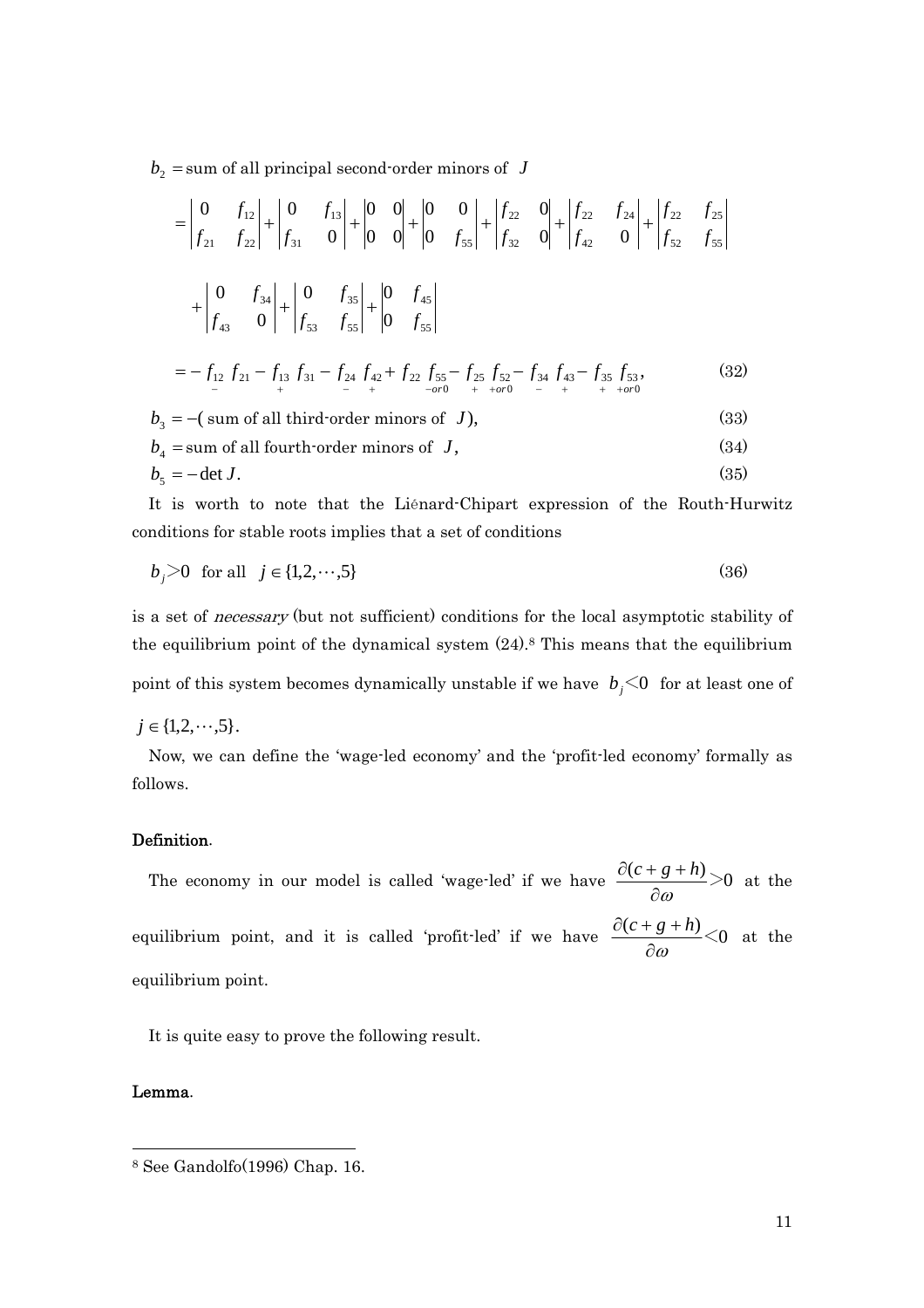We have  $|g_{\omega}| \leq (1 - \tau_{w}) \overline{u} y^{p} / a$  ( $f_{21} > 0$ ) if and only if the economy is 'wage-led', and we have  $|g_{\omega}|>(1-\tau_{w})\overline{u}y^{p}/a$  ( $f_{21}\leq 0$ ) if and only if the economy is 'profit-led'.

Now, we can prove the following proposition concerning the *sufficient* conditions for local *instability* of the equilibrium point.

### Proposition 1.

- (1) Suppose that  $g_u > (n + h)/\overline{u}$  and  $\alpha$  is sufficiently large. Then, the equilibrium point of the system (24) is locally unstable.
- (2) Suppose that  $\theta$  is sufficiently close to 0 and  $\gamma$  is sufficiently large. Then, the equilibrium point of the system  $(24)$  is locally unstable.
- (3) Suppose that  $\varepsilon$  is sufficiently small, the economy is 'wage-led'  $(f_{21} > 0)$ , and furthermore suppose that  $f_{31}$   $\geq$  0. Then, the equilibrium point of the system (24) is locally unstable for all sufficiently large values of  $\beta_{w}>0$  when  $\beta_{p}>0$  is fixed arbitrarily.
- (4) Suppose that  $\varepsilon$  is sufficiently small and the economy is 'profit-led'  $(f_{21} < 0)$ . Then, the equilibrium point of the system  $(24)$  is locally unstable for all sufficiently large

values of  $\beta_p$ >0 when  $\beta_w$ >0 is fixed arbitrarily.

### Proof.

In case of (1), we have  $b_1$ <0. In case of (2), (3) and (4), we have  $b_2$ <0. In all of these cases, one of the necessary conditions for local stability is violated.  $\square$ 

Next, we shall prove another proposition concerning the wage-led economy under the following set of assumptions.

#### Assumption 2.

- (1) The economy is 'wage-led'  $(f_{21} > 0)$  and furthermore  $f_{31} > 0$ .
- (2) The sensitivity parameter of Taylor rule  $\varepsilon$  is sufficiently large.
- (3) The sensitivity of investment with respective to the capacity utilization  $g_u$  is so small that we have  $f_{22} < 0$  and  $f_{32} < 0$ .
- (4) The sensitivity of investment with respect to the expected real rate of interest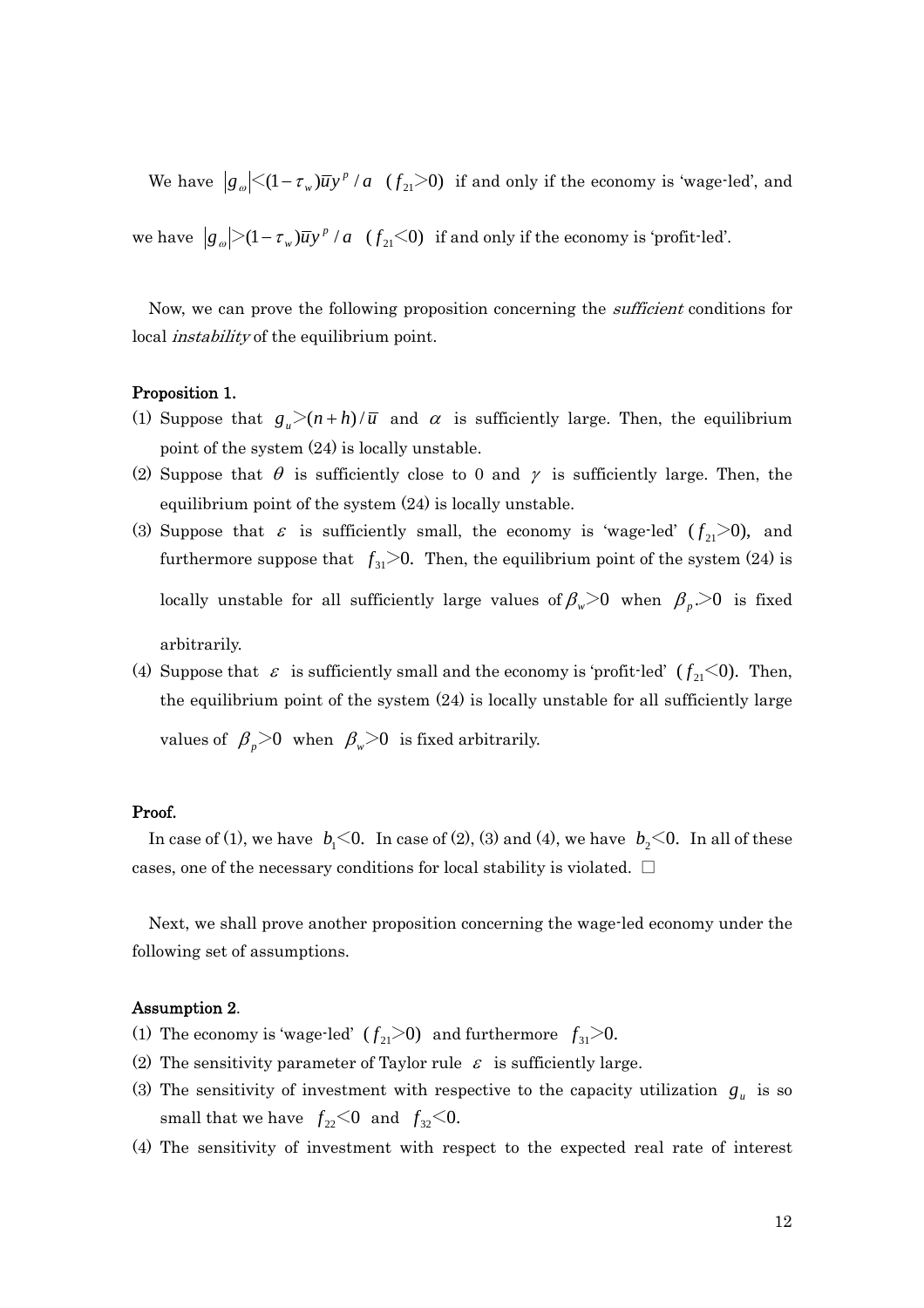$|g_{i,\pi}|$  is sufficiently small.

(5) The 'credibility' parameter  $\theta$  is sufficiently close to 1 (including the case of  $\theta = 1$ ).

## Proposition 2.

Suppose that **Assumption 2** is satisfied and  $\beta_p$  >0 is fixed arbitrarily. Then, (i) the

equilibrium point of the system (24) is locally asymptotically stable for all sufficiently small values of  $\beta_{w} > 0$ , (ii) it is locally unstable for all sufficiently large values of  $\beta_{w}$  and (iii) cyclical fluctuations around the equilibrium point occur at some intermediate values of  $\beta_{w}$  > 0.

## Proof. See Appendix A.

Next, let us consider the properties of the profit-led economy under the following assumption.

#### Assmption 3.

- (1) The economy is 'profit-led'  $(f_{21} < 0)$ .
- (2) The speed of adjustment in the goods market  $\alpha$  is sufficiently large.
- (3) All of (3), (4), (5) in **Assumption 2** are satisfied.

### Proposition 3.

Suppose that **Assumption 3** is satisfied and  $\beta_w$ >0 is fixed arbitrarily. Then, (i) the equilibrium point of the system (24) is locally asymptotically stable for all sufficiently small values of  $\beta_p > 0$ , (ii) it is locally unstable for all sufficiently large values of

 $\beta_p$  and (iii) cyclical fluctuations around the equilibrium point occur at some

intermediate values of  $\beta_p > 0$ .

#### Proof. See Appendix B.

**Proposition 2** implies that relatively low (high) values of  $\beta_w$  compared with  $\beta_p$  has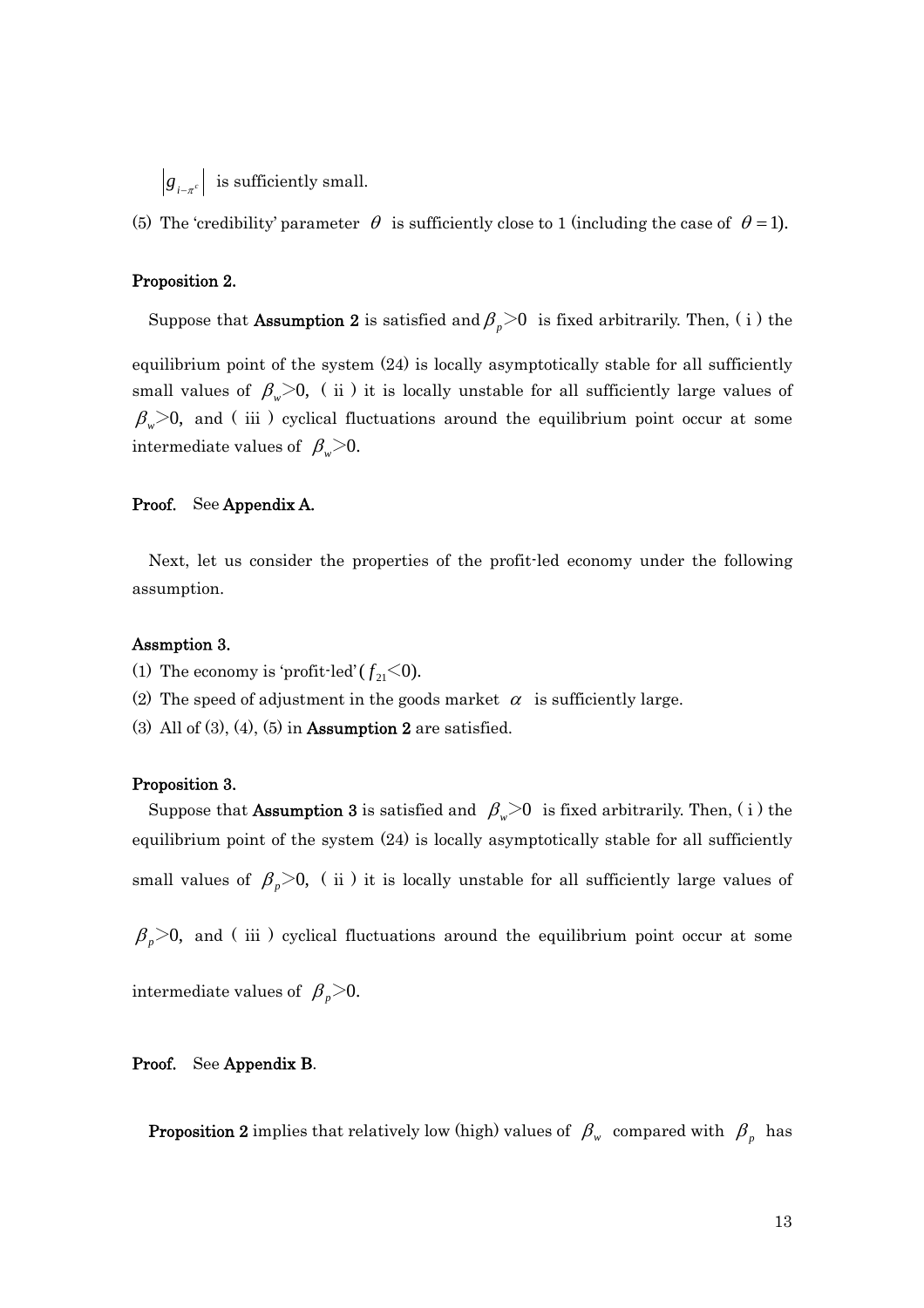a stabilizing (destabilizing) effect under some conditions in case of the 'wage-led' economy, while Proposition 3 implies that we have the opposite conclusion under some conditions in case of the 'profit-led' economy.

#### 8. Numerical simulations

In this section, we present the results of some numerical simulations which support the analytical conclusions in the previous section. Throughout this section, we adopt the following parameter values.<sup>9</sup>

$$
\alpha = 10, \ \gamma = 0.3, \ \kappa_p = 0.4, \ \tau_w = 0.2, \ \mathbf{y}^p = 0.39,
$$
  
\n $h = 0.2, \ \overline{u} = 0.95, \ \overline{e} = 0.9$  (37)

First, let us consider the case of the 'wage-led' economy with the following additional specifications of the parameter values and the functional forms.

$$
\theta = 0.8, \quad a = 0.8, \quad n = 0.09, \quad \kappa_w = 0.5, \quad \overline{\pi} = 0.025, \quad \beta_p = 0.22
$$
 (38)

$$
c = (1 - \tau_w)\omega u y^p / a = 0.39\omega u \tag{39}
$$

$$
g = 0.28\{0.7u^{0.08} - 0.37\omega - 0.7(i - \pi^c)\}\
$$
 (40)

The parameter values  $\varepsilon$  and  $\beta_w$  are not yet specified. In fact, this numerical example corresponds to the 'wage-led' economy, because we have  $f_{21} \approx 0.128 > 0$  at the equilibrium point in this case (cf. **Lemma** in the previous section).

The long run equilibrium solution of this system becomes as follows.

$$
\omega^* \approx 0.217, \quad u^* = \overline{u} = 0.95, \quad e^* = \overline{e} = 0.9, \quad i^* \approx 0.447, \pi^{c*} = (\dot{p}/p)^* = \overline{\pi} = 0.025
$$
\n(41)

Figures  $1 - 4$  are the results of the simulations of this system with the alternative specifications of the parameter values  $\varepsilon$  and  $\beta_w$  under the following initial conditions.

$$
\omega(0) = \omega^* - 0.1, \quad u(0) = u^* - 0.1, \quad e(0) = e^* + 0.1, \n i(0) = i^* + 0.05, \quad \pi^c(0) = \pi^c * -0.1
$$
\n(42)

Next, let us consider the 'profit-led' economy with the following specifications.

<span id="page-13-0"></span> <sup>9</sup> The purpose of this section is not to present the quantitatively realistic numerical examples but only to visualize and illustrate the qualitative conclusions which were obtained analytically in the previous section.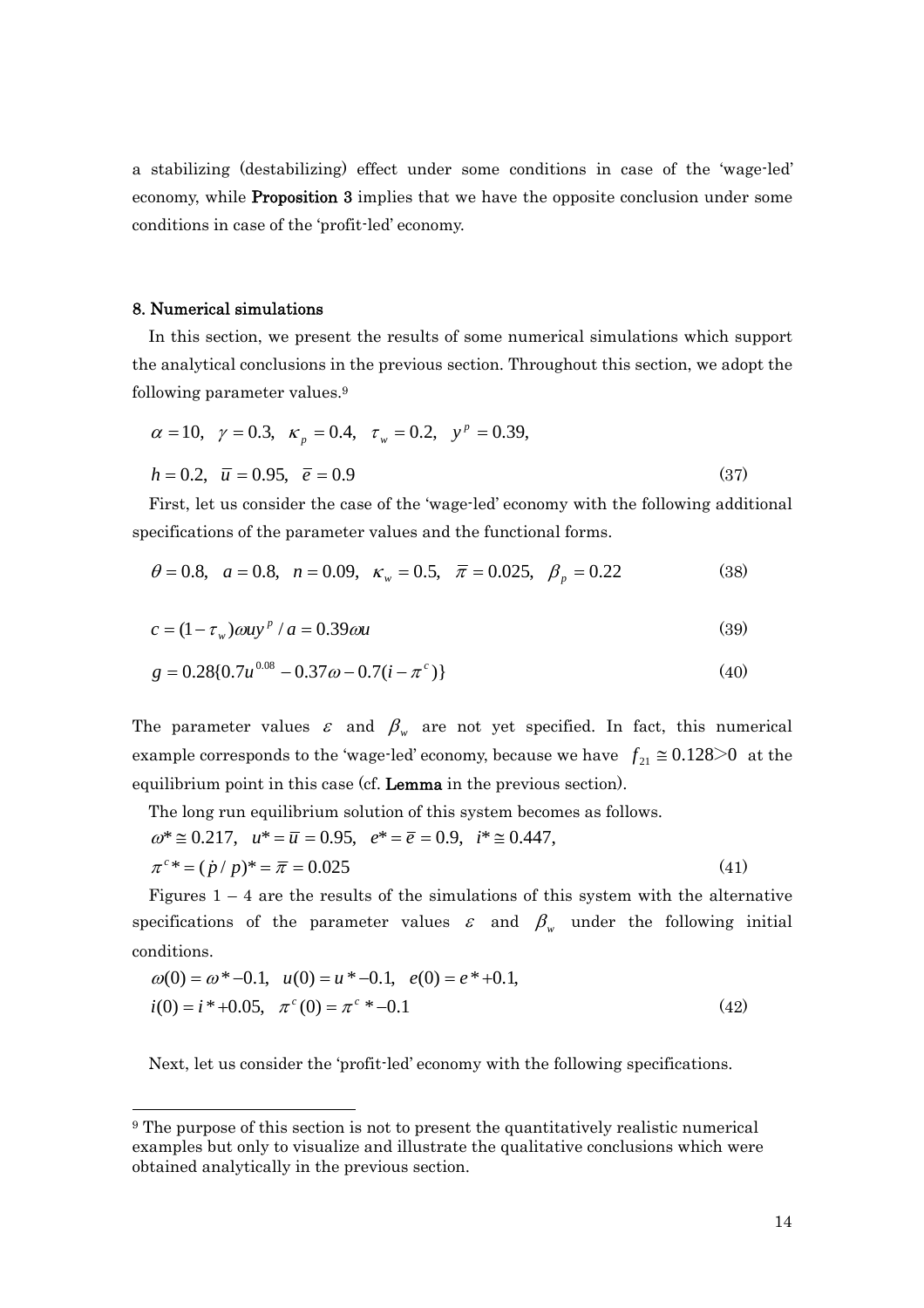$$
\theta = 0.95, \quad a = 3, \quad n = 0.02, \quad \kappa_w = 0.05, \quad \overline{\pi} = 0.03, \quad \beta_w = 0.22
$$
 (43)

$$
c = (1 - \tau_w)\omega u y^p / a = 0.104 \omega u \tag{44}
$$

$$
g = 0.28\{0.85u^{0.08} - 0.51\omega - 0.5(i - \pi^{c})\}\
$$
 (45)

The parameter values  $\varepsilon$  and  $\beta$ <sub>*p*</sub> are not yet specified. In fact, this numerical example corresponds to the 'profit-led' economy, because we have  $f_{21} \approx -10.544 \le 0$  at the equilibrium point in this case (cf. **Lemma** in the previous section).

The long run equilibrium solution of this system becomes as follows.

$$
\omega^* \approx 1.523, \quad u^* = \overline{u} = 0.95, \quad e^* = \overline{e} = 0.9, \quad i^* \approx 0.026,
$$
\n
$$
\pi^c{}^* = (\dot{p}/p)^* = \overline{\pi} = 0.03\tag{46}
$$

Figures  $5 - 8$  are the results of the numerical simulations of this system with the alternative specifications of the parameter values  $\varepsilon$  and  $\beta_p$  under the following initial conditions.

$$
\omega(0) = \omega^* - 0.1, \quad u(0) = u^* - 0.1, \quad e(0) = e^* + 0.1, \n i(0) = i^* + 0.35, \quad \pi^c(0) = \pi^c * -0.1
$$
\n(47)

Figures 1 and 5 represent the base line cases of the 'wage-led' and the 'profit-led' economies respectively. In both cases, the limit cycles around the equilibrium points occur.

Comparison of Figures  $1 - 3$  suggests that the *increase* of the speed of wage adjustment  $(\beta_w)$  at the given speed of price adjustment  $(\beta_p)$  tends to *destabilize* the system as well as *shorten* the period of the business cycle in case of the 'wage-led' economy. On the other hand, comparison of Figures  $5 - 7$  suggests that the *increase* of

 $\beta_{p}$  at given  $\beta_{w}$  tends to *destabilize* the system although there is no obvious tendency

to affect the period of the business cycle in case of the 'profit-led' economy. These  $\alpha$  observations are consistent with Propositions 2 and 3 in the previous section.

Incidentally, comparison of Figures 3 and 4 as well as comparison of Figures 7 and 8 suggests that the monetary authority (central bank) can *stabilize* the unstable macroeconomic systems by choosing the sufficiently high speed of response  $(\varepsilon)$  of inflation targeting in a Taylor monetary policy rule in both of the 'wage-led' and the 'profit-led' economies.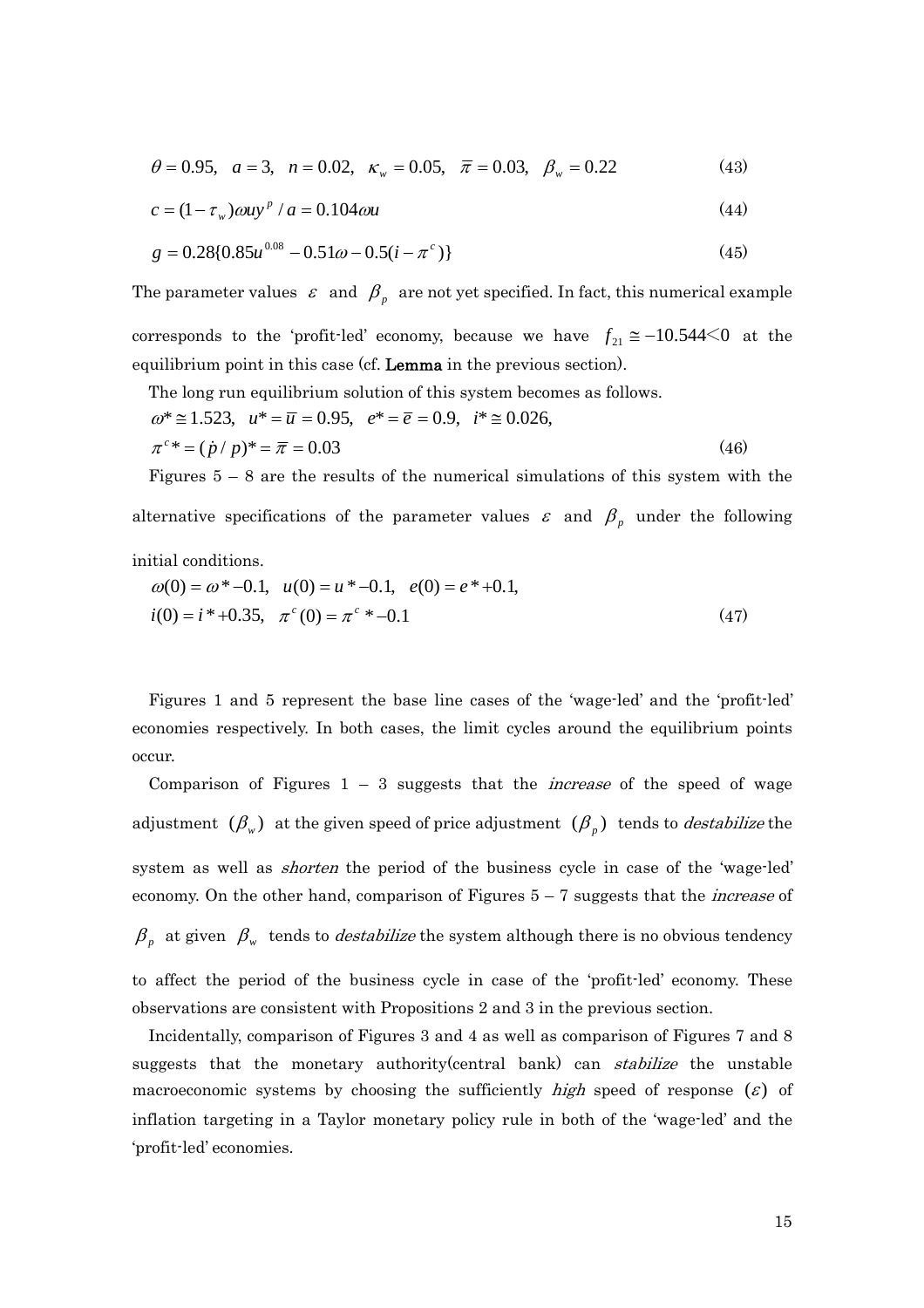

(b) *u*



Figure 1. The 'wage-led' economy  $(f_{21} \approx 0.128 > 0)$  with  $\varepsilon = 0.4$ ,  $\beta_w = 0.22$ .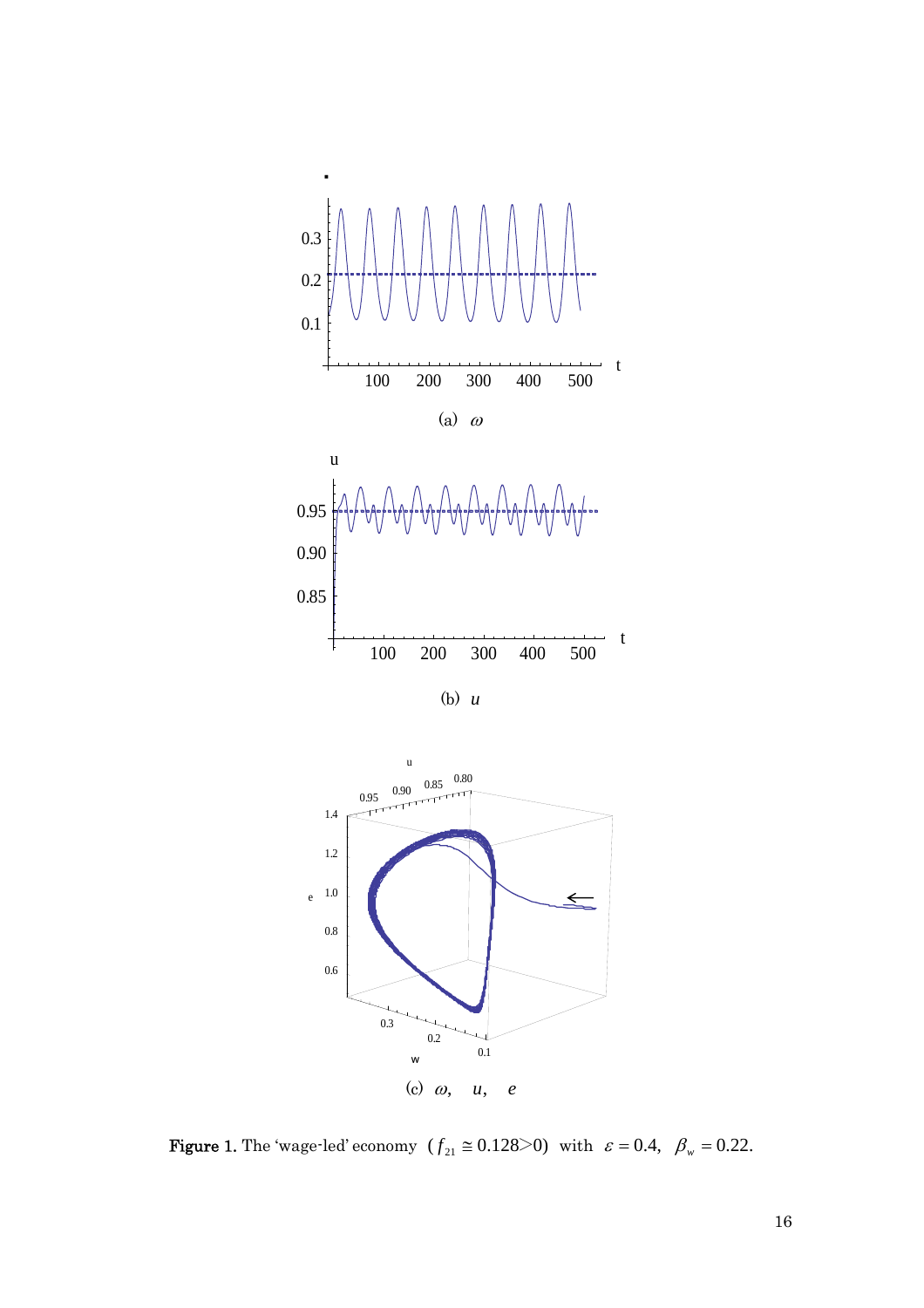

(b) *u*



(c) ω, *u*, *e*

Figure 2. The 'wage-led' economy  $(f_{21} \approx 0.128 > 0)$  with  $\varepsilon = 0.4$ ,  $\beta_w = 0.06$ .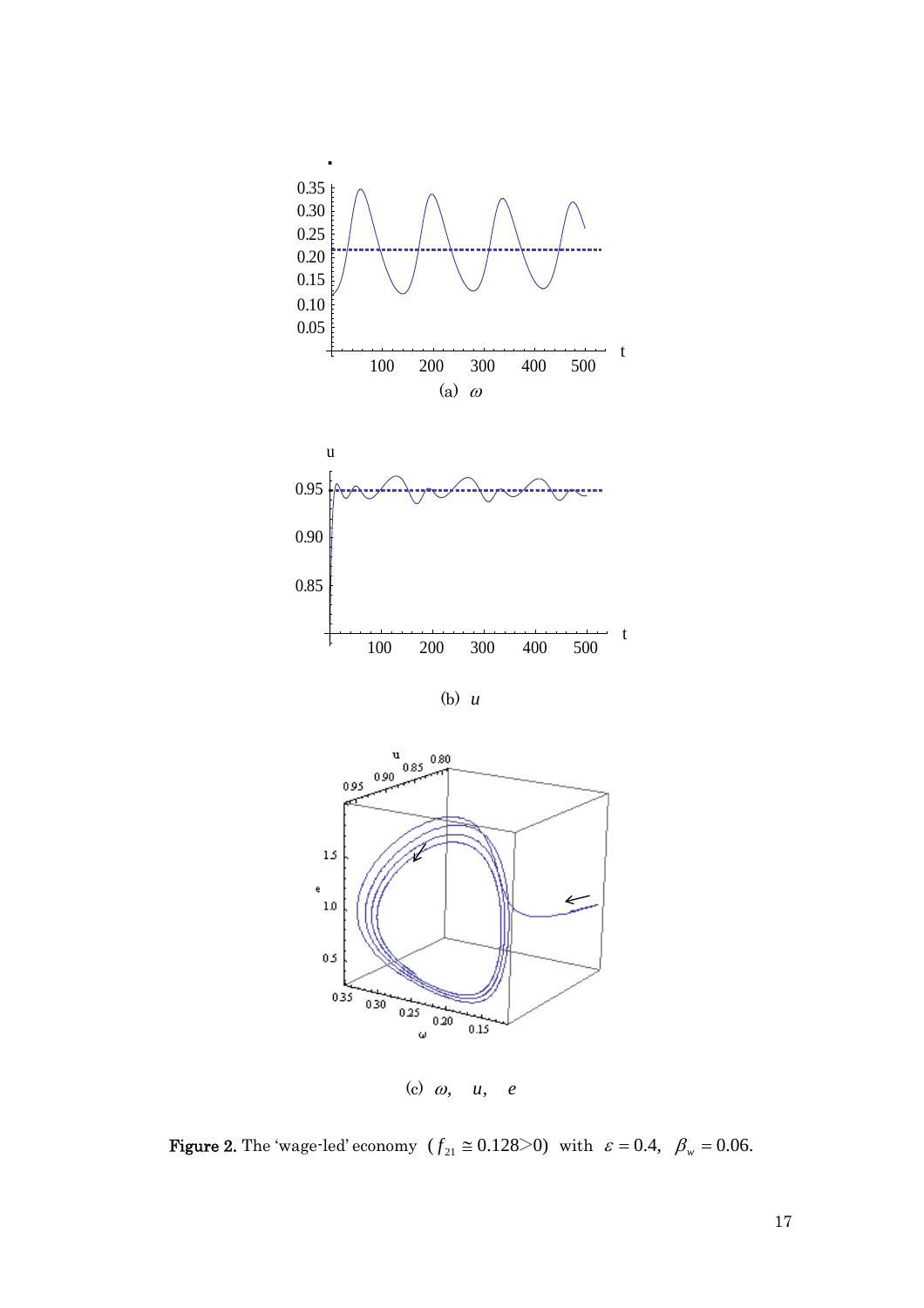







**Figure 3.** The 'wage-led' economy  $(f_{21} \approx 0.128 > 0)$  with  $\varepsilon = 0.4$ ,  $\beta_w = 0.55$ .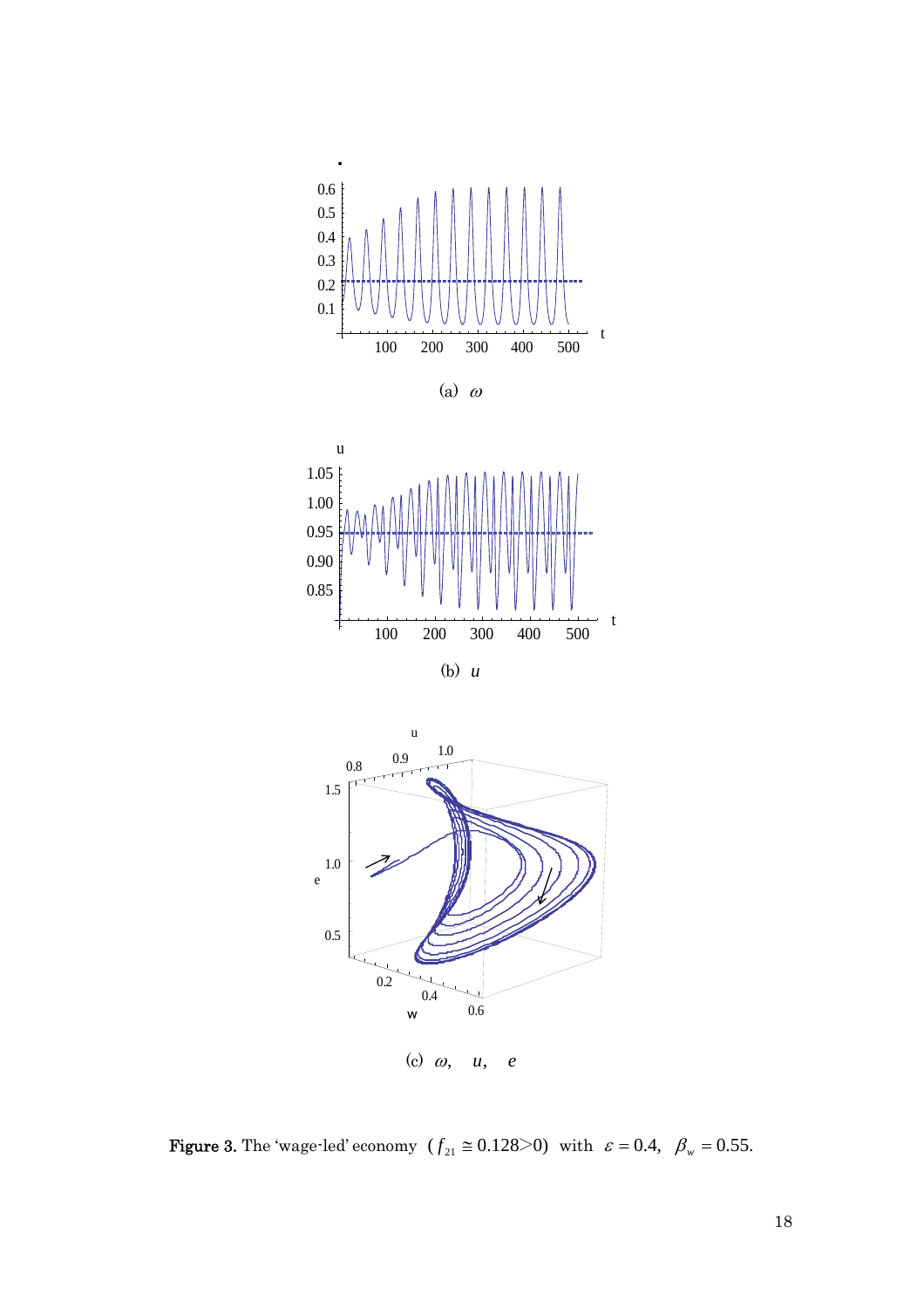

・



**Figure 4.** The 'wage-led' economy  $(f_{21} \approx 0.128 > 0)$  with  $\varepsilon = 0.55$ ,  $\beta_w = 0.55$ .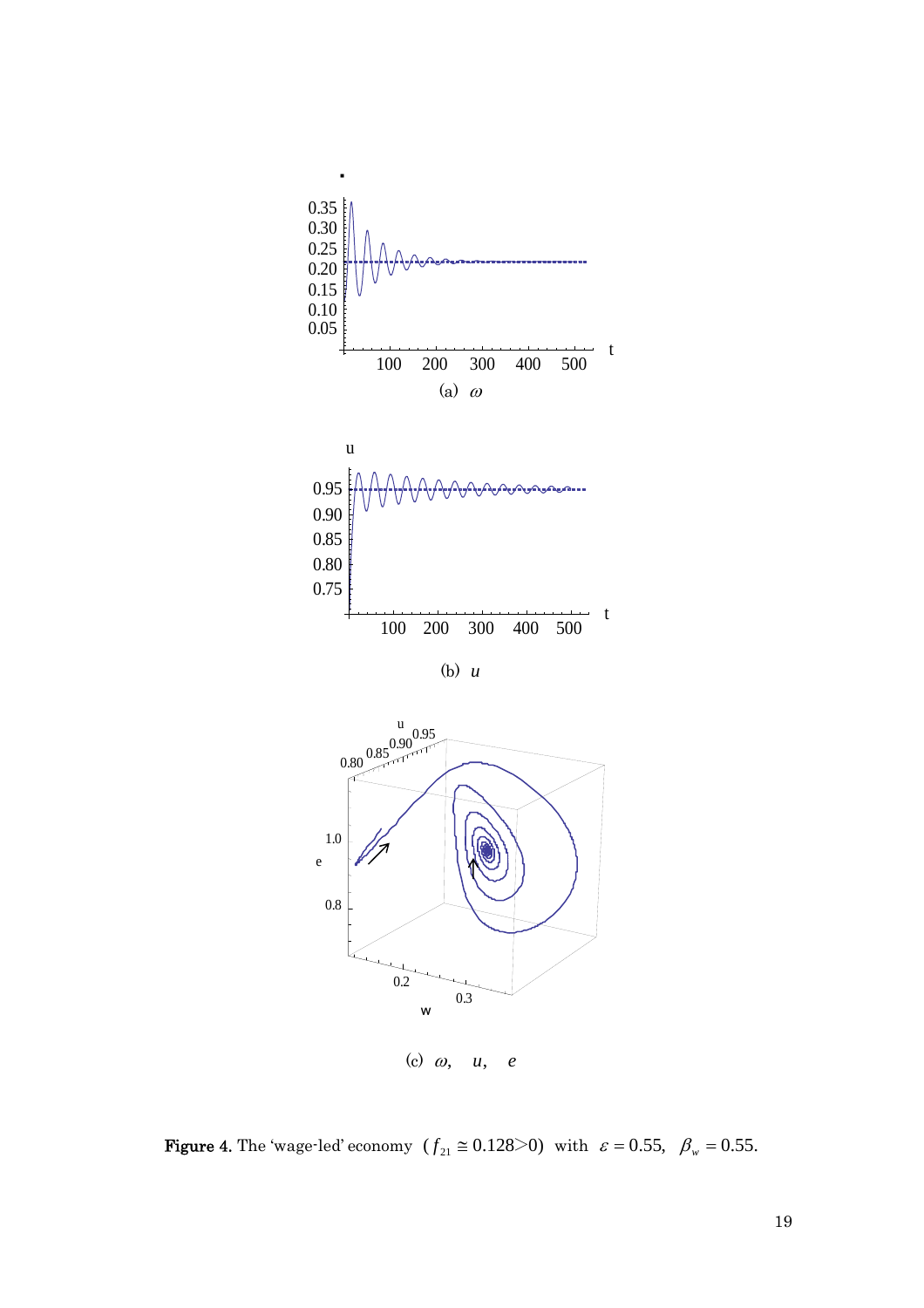

(a) <sup>ω</sup>





Figure 5. The 'profit-led' economy  $(f_{21} \approx -10.544<0)$  with  $\varepsilon = 0.25$ ,  $\beta_p = 0.16$ .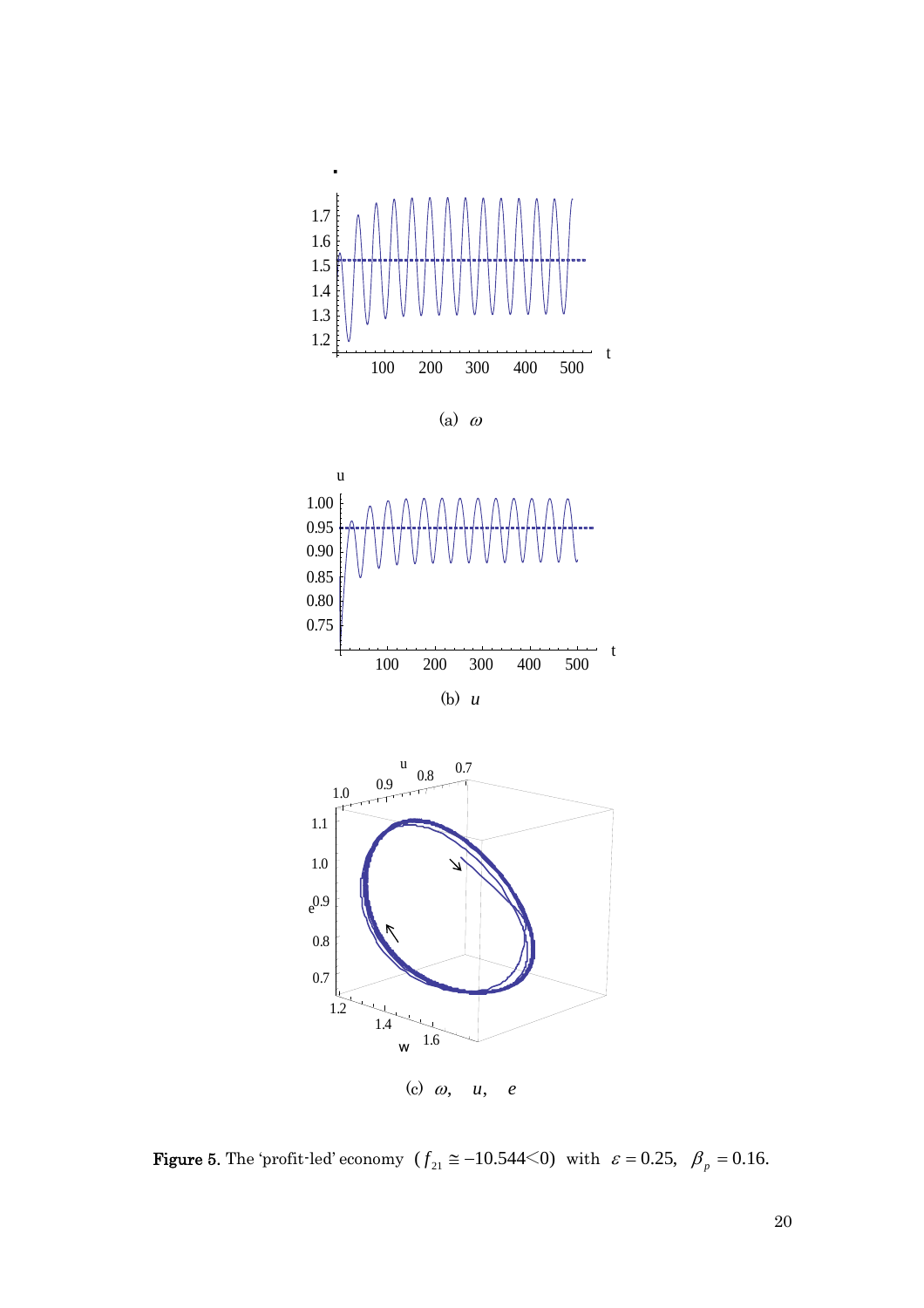

Figure 6. The 'profit-led' economy  $(f_{21} \approx -10.544 \le 0)$  with  $\varepsilon = 0.25$ ,  $\beta_p = 0.10$ .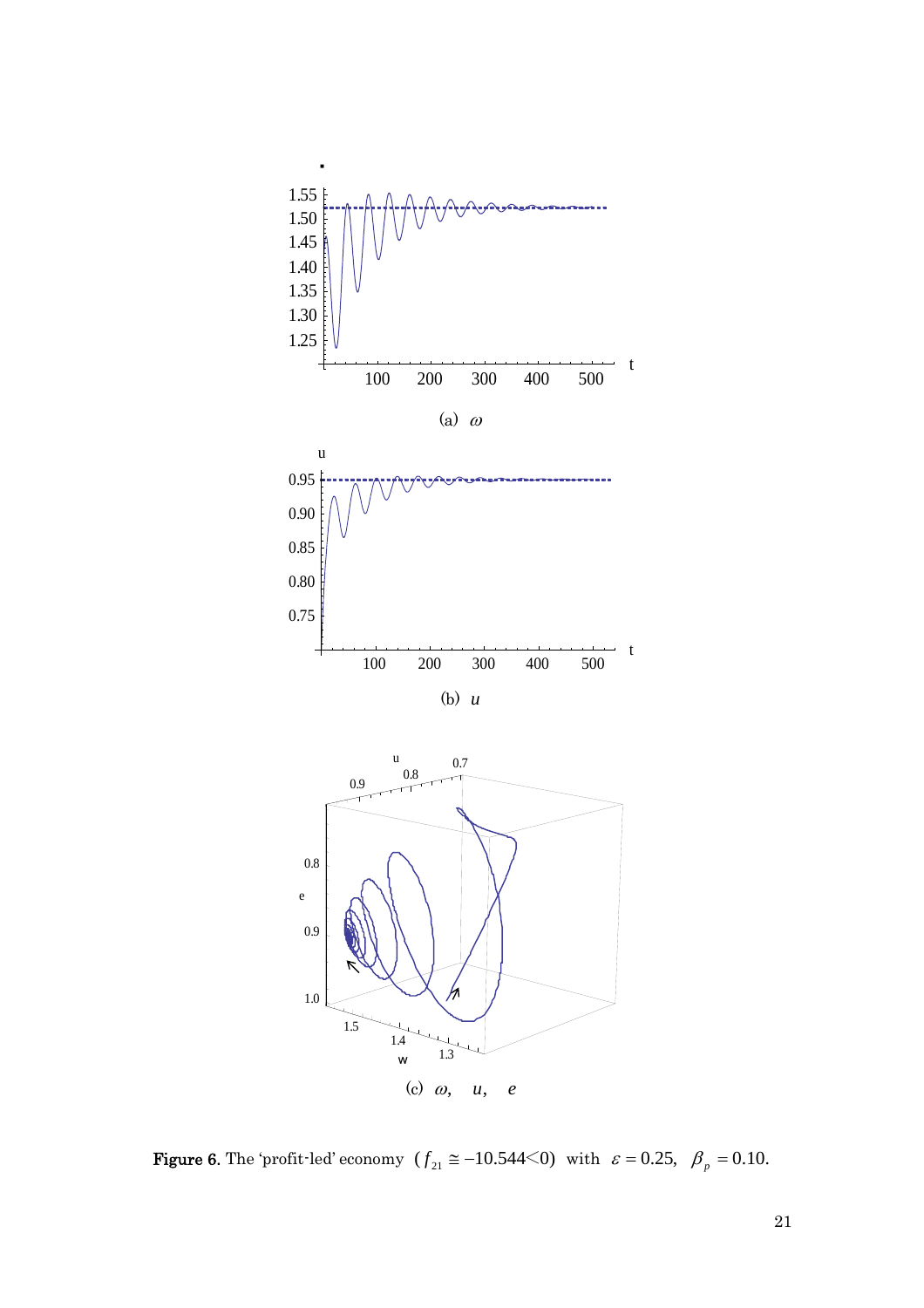

Figure 7. The 'profit-led' economy  $(f_{21} \approx -10.544 \le 0)$  with  $\varepsilon = 0.25$ ,  $\beta_p = 0.18$ .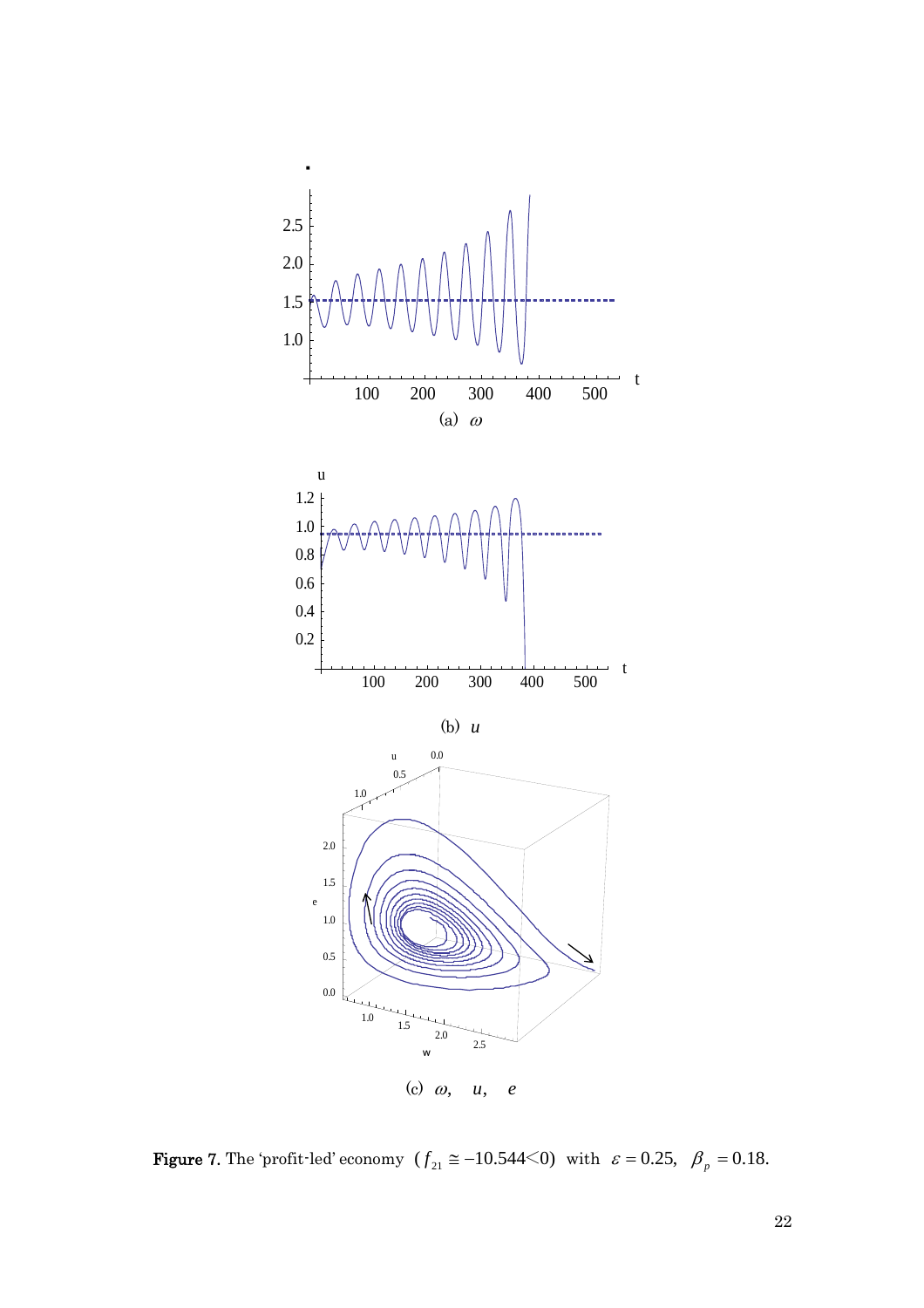





**Figure 8.** The 'profit-led' economy  $(f_{21} \approx -10.544 \le 0)$  with  $\varepsilon = 0.48$ ,  $\beta_p = 0.18$ .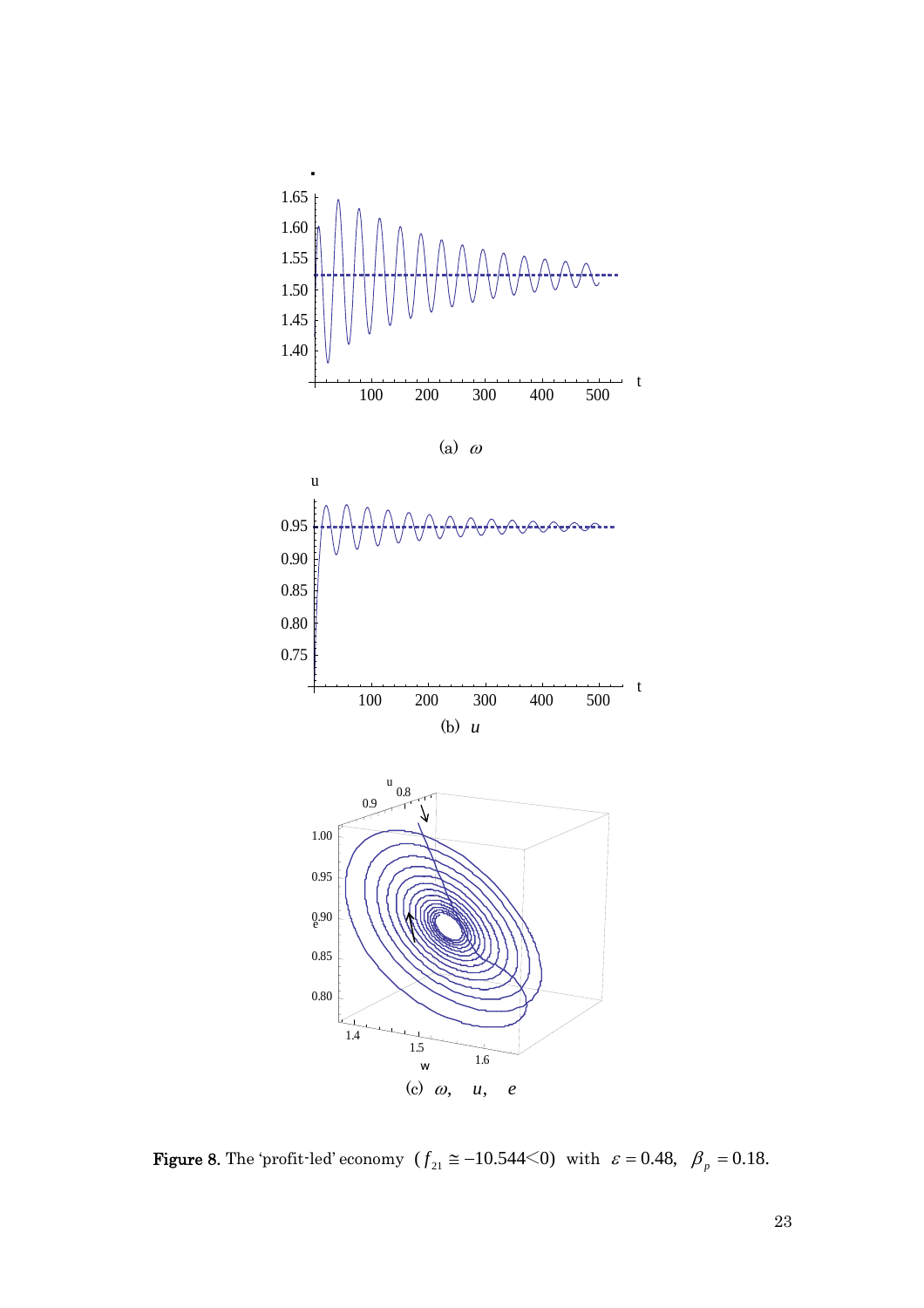#### 9. Economic interpretation of the analytical and numerical results

In this final section, we shall try to give an economic interpretation of the results which were obtained both analytically and numerically in this paper.

**Proposition 1** (1) means that the equilibrium point becomes dynamically unstable if the sensitivity of investment with respect to the changes of the rate of capacity utilization of capital stock  $(g_u)$  is sufficiently strong because of the following destabilizing positive feedback mechanism.

" Increase(decrease) of the rate of capacity utilization  $\Rightarrow$  rise(fall) of the rate of investment  $\Rightarrow$  further increase(further decrease) of the rate of capacity utilization due to the increase(decrease) of the effective demand."

 Proposition 1 (2) means that the equilibrium point also becomes unstable if the credibility of the central bank's inflation targeting  $(\theta)$  is so small that the formation of inflation climate is highly backward looking(adaptive) and the speed of adjustment of inflation climate  $(y)$  is sufficiently high because of the following destabilizing positive feedback mechanism, which is called 'Mundell effect' (cf. Asada 2006 and Asada, Chen, Chiarella and Flaschel 2006).

" Increase(decrease) of the inflation climate  $\Rightarrow$  decrease(increase) of the expected rate of interest  $\Rightarrow$  rise(decrease) of the rate of investment  $\Rightarrow$  increase(decrease) of the further increase(further decrease) of inflation climate." actual rate of inflation because of the increase (decrease) of the effective demand  $\Rightarrow$ 

 Proposition 1 (3) and Proposition 2 assert under some conditions that in a 'wage-led' economy, (1) relatively *high* speed of wage adjustment in the labor market  $(\beta_{\nu})$ combined with relatively low speed of price adjustment in the goods market  $(\beta_p)$  is a destabilizing factor of the system, (2) relatively low  $\beta_w$  combined with relatively high  $\beta$ <sub>*p*</sub> is a *stabilizing* factor of the system, and (3) cyclical fluctuations occur at some intermediate speeds of adjustment of wages and prices. In particular, we can express the destabilizing positive feedback mechanism of the wage-led economy in **Proposition 1** (3) schematically as follows.

" Increase(decrease) of the real wage rate  $\Rightarrow$  rise(fall) of the rate of employment and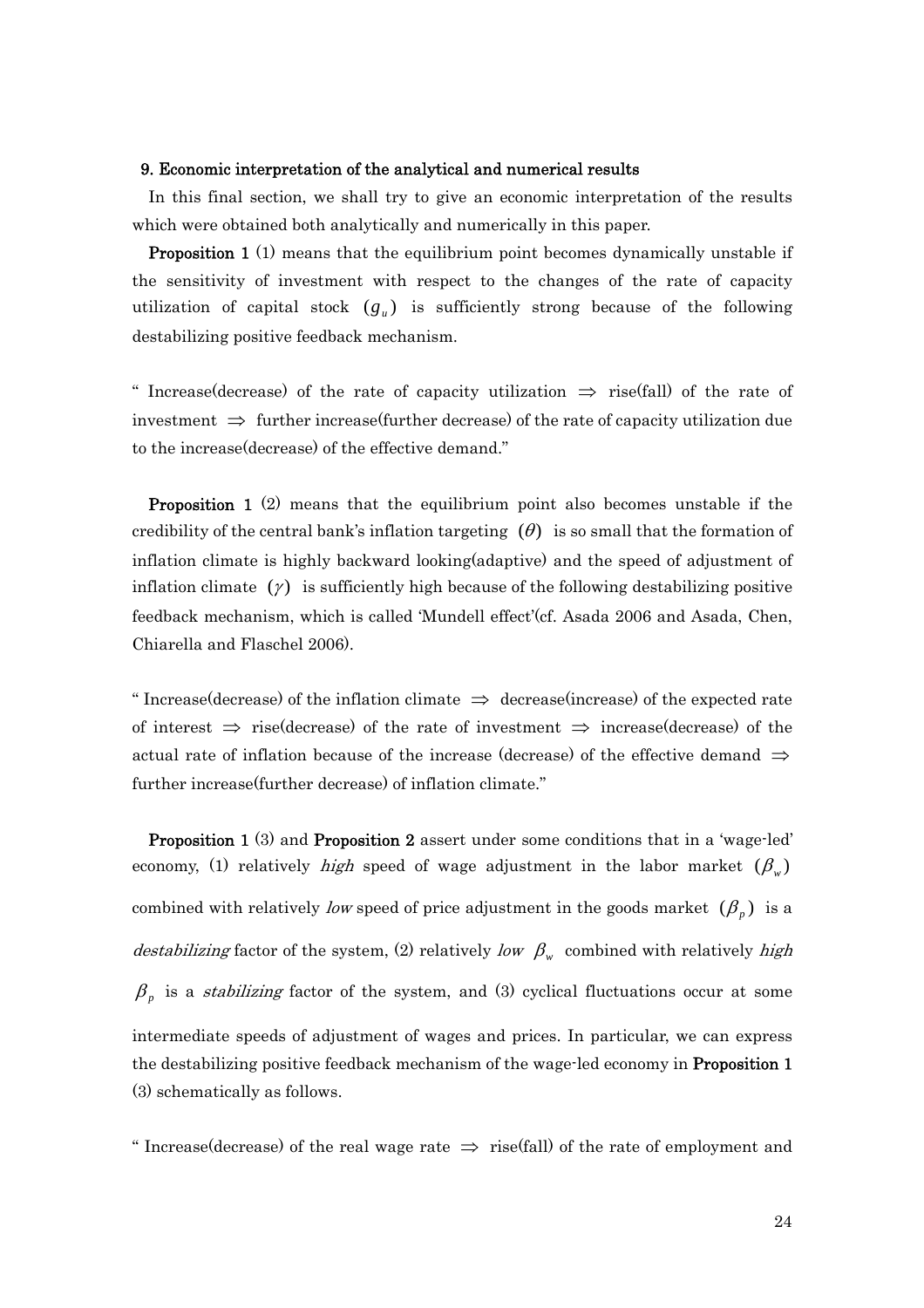the rate of capacity utilization due to the increase(decrease) of effective demand  $\Rightarrow$ both of nominal wage rate and price level rise(fall), but the further increase(decrease) of the real rage rate is induced because of the relatively high speed of wage adjustment compared with the speed of price adjustment."

On the other hand, Proposition 1 (4) and Proposition 3 assert under some conditions that in a 'profit-led' economy, (1) relatively high  $\beta_w$  combined with relatively low  $\beta_p$ is a *stabilizing* factor of the system, (2) relatively low  $\beta_{w}$  combined with relatively high  $\beta_p$  is a *destabilizing* factor of the system, and (3) cyclical fluctuations occur at some intermediate speeds of adjustment of wages and prices. In particular, we can express the destabilizing positive feedback mechanism of the profit-led economy in Proposition 1 (4) as follows.

" Increase(decrease) of the real wage rates  $\Rightarrow$  fall(rise) of the rate of employment and the rate of capacity utilization due to the decrease(increase) of effective demand  $\Rightarrow$ both of nominal wage rate and price level fall(rise), but the further increase(decreas e) of the real wage rate is induced because of the relatively low speed of wage adjustment compared with the speed of price adjustment."

In section 8 of this paper, we presented some numerical simulations which support the above conclusions which were derived analytically.

Incidentally, in a popular textbook interpretation of Macroeconomics, usually the negative correlation between the real wage rate and employment is derived by using a postulate that "the real wage rate is equal to the marginal product of labor", which was called the 'first postulate of classical economics' by Keynes(1936). This postulate effective demand. In other words, the textbook interpretation of the negative correlation between the real wage rate and employment depends only on the supply side condition economics' does not apply, because in our model the perfect competition is not assumed depends on the behavior of the price taking perfectly competitive firms which try to maximize their profit subject to diminishing returns neglecting the constraint of of the perfectly competitive firms. In our model, however, the 'first postulate of classical and the constant returns are assumed.

Unlike the 'classical' model, in our model both of positive correlation and negative correlation between the real wage rate and employment are possible due to alternative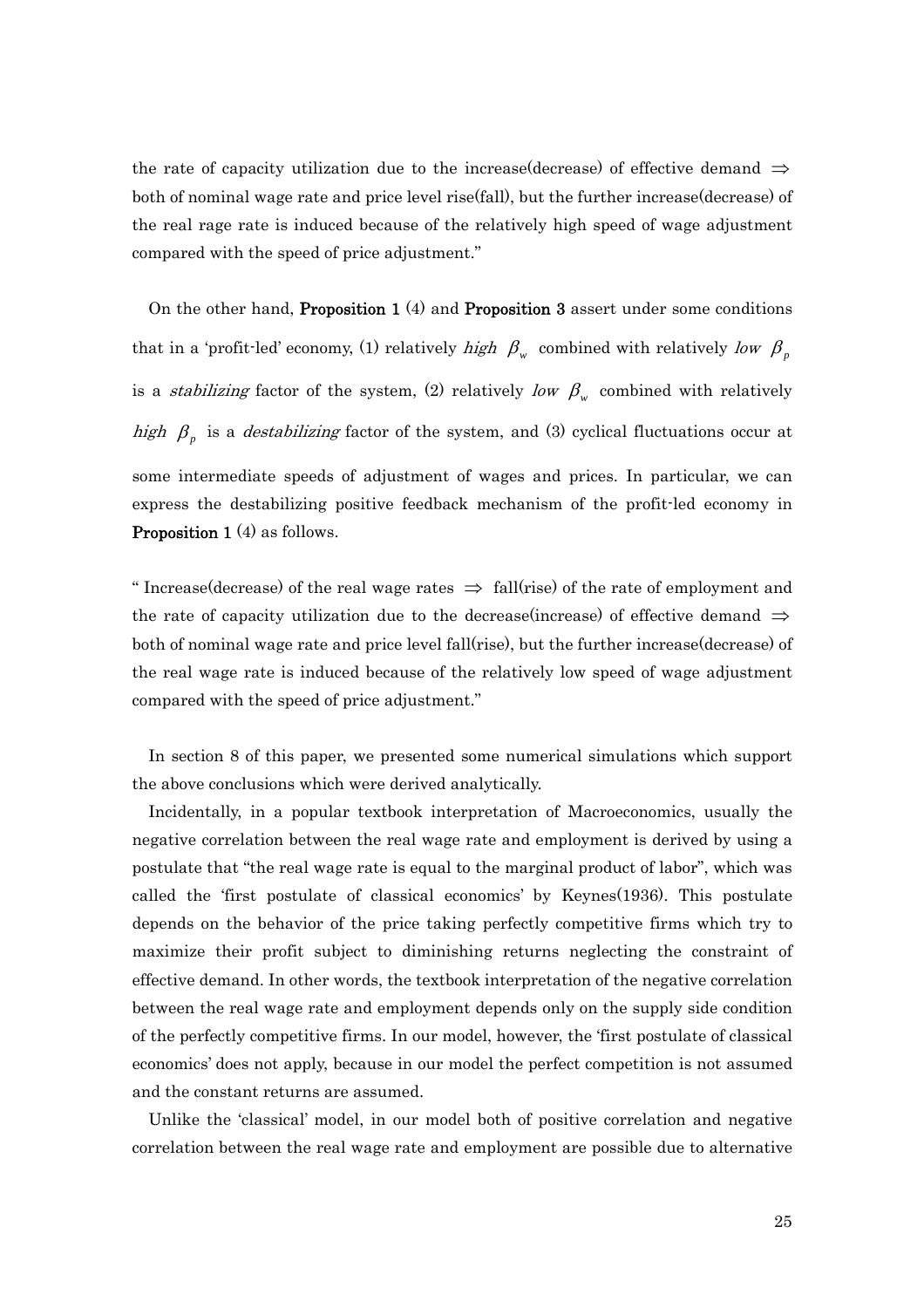demand side conditions rather than the supply side conditions. In fact, in our model the positive correlation between these variables applies in case of the 'wage-led' economy, while the *negative* correlation applies in case of the 'profit-led' economy because of the different effects of the changes of the real wage rate on the effective demand[.10](#page-25-0) We cannot say *a priori* which case applies in the real economy. At least theoretically, both cases are possible. [11](#page-25-1) Incidentally, our analysis in this paper suggests that the appropriate monetary policy by the central bank can stabilize the macroeconomic system even if there are some destabilizing factors due to wage or price adjustment w hich are peculiar to the 'wage-led' or the 'profit-led' economies.

#### P ostscript and Acknowledgment

simulation was presented. Toichiro Asada was financially supported by the Japan Society for the Promotion of Science (Grant-in Aid (C) 20530161) and Chuo University. Needless to say, however, only the authors are responsible for possible remaining errors. This paper was presented at NED 09(The 6<sup>th</sup> International Conference on Nonlinear This paper was written while Toichiro Asada was granted to make research under the "Chuo University Leave Program for Special Research Project" in 2009. This paper is partly based on Asada(2008), but some innovations were made in this paper. First, the system of differential equations in this paper is a five dimensional system instead of four dimensional system in Asada(2008). Second, in this paper we presented some numerical simulations which support the analytical results, while in Asada(2008) no Economic Dynamics) which was held at Jönköping, Sweden in 2 June, 2009.

## Appendix A : Proof of Proposition 2.

(i) First, let us consider the case of  $\theta = 1$ . In this case, the Jacobian matrix in Eq. (29) in the text becomes as follows.

<span id="page-25-0"></span> <sup>10</sup> The same fact were already pointed out by Bhaduri and Marglin(1990), Marglin and Bhaduri(1990), and Bhaduri(2008). See also Chen, Chiarella, Flaschel and Hung(2005) and Asada, Flaschel, Jaeger and Proańo(2007).

<span id="page-25-1"></span><sup>&</sup>lt;sup>11</sup> Harada and Egawa(2003) presented an empirical analysis of the Japanese economy under the 'deflationary depression' in the 1990s, which supports the hypothesis that "the crash of the nominal wage rigidity and the price deflation due to the deflationary-biased monetary policy of BOJ(Bank of Japan) aggravated the 'great

stagnation' of the Japanese economy in the 1990s." If their empirical analysis is correct, we can conclude that the Japanese economy in this period was the 'profit-led' economy.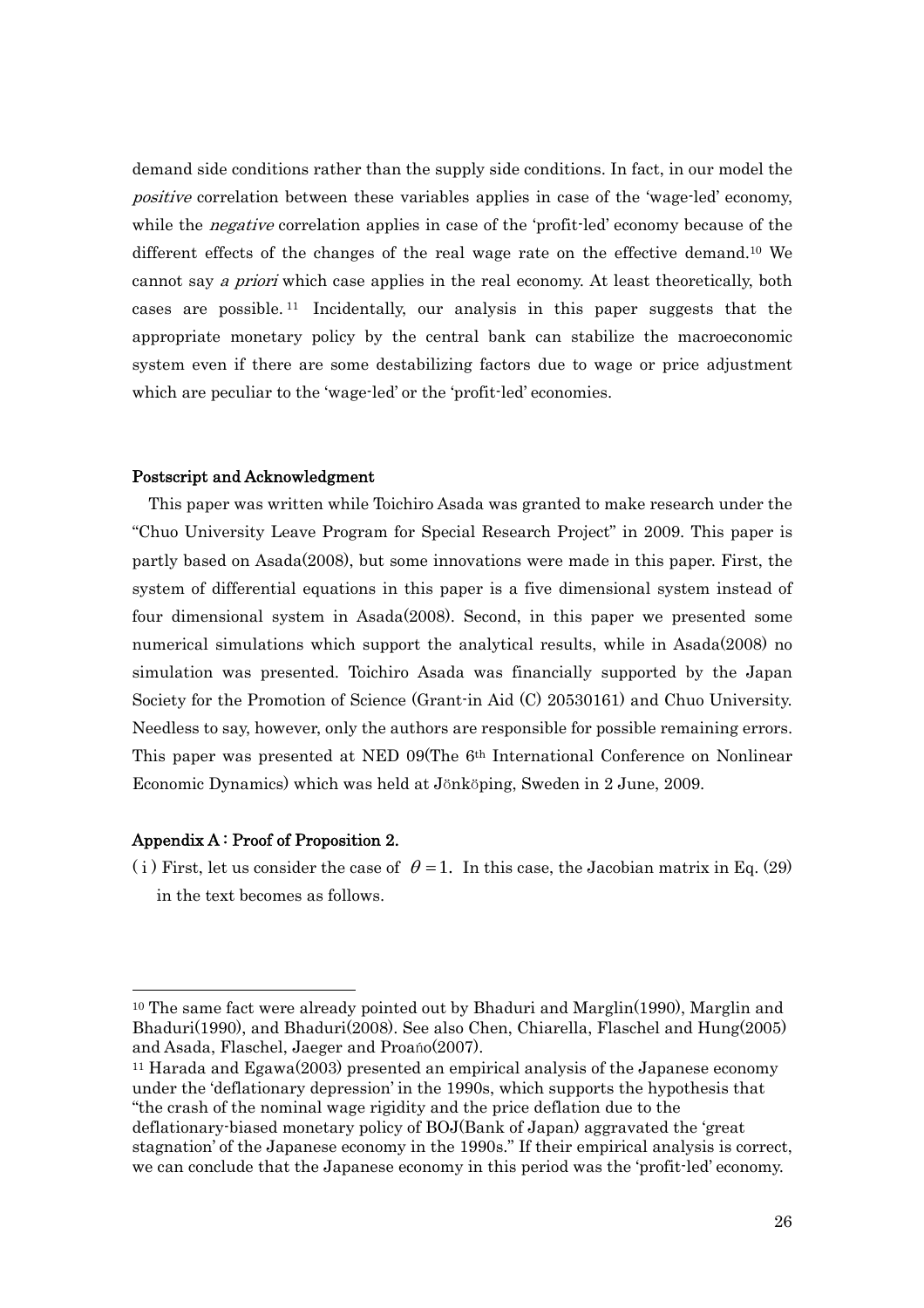$$
J = \begin{bmatrix} 0 & f_{12} & f_{13} & 0 & 0 \\ f_{21} & f_{22} & 0 & f_{24} & f_{25} \\ f_{31} & f_{32} & 0 & f_{34} & f_{35} \\ 0 & f_{42} & f_{43} & 0 & f_{45} \\ 0 & 0 & 0 & 0 & -\gamma \end{bmatrix}
$$
(A1)

Then, the characteristic equation in Eq. (30) in the text becomes

$$
\Gamma(\lambda) = |\lambda I - J| = |\lambda I - J_4|(\lambda + \gamma) = 0,
$$
\n(A2)

where

$$
J_4 = \begin{bmatrix} 0 & f_{12} & f_{13} & 0 \\ f_{21} & f_{22} & 0 & f_{24} \\ f_{31} & f_{32} & 0 & f_{34} \\ 0 & f_{42} & f_{43} & 0 \end{bmatrix}.
$$
 (A3)

The characteristic equation (A2) has a negative real root  $\lambda_5 = -\gamma$ , and other four roots are determined by the following equation.

$$
\Gamma_4(\lambda) = |\lambda I - J_4| = \lambda^4 + a_1 \lambda^3 + a_2 \lambda^2 + a_3 \lambda + a_4 = 0
$$
 (A4)

where

$$
a_1 = -\text{trace} J_4 = -f_{22} > 0 \tag{A5}
$$

because of Assumption 2 (3),

 $a_{\text{2}}$  = sum of all principal second-order minors of  $\ J_{\text{4}}$ 

$$
= \begin{vmatrix} 0 & f_{12} \\ f_{21} & f_{22} \end{vmatrix} + \begin{vmatrix} 0 & f_{13} \\ f_{31} & 0 \end{vmatrix} + \begin{vmatrix} 0 & 0 \\ 0 & 0 \end{vmatrix} + \begin{vmatrix} f_{22} & 0 \\ f_{32} & 0 \end{vmatrix} + \begin{vmatrix} f_{22} & f_{24} \\ f_{42} & 0 \end{vmatrix} + \begin{vmatrix} 0 & f_{34} \\ f_{43} & 0 \end{vmatrix}
$$
  
=  $-f_{12} f_{21} - f_{13} f_{31} - f_{24} f_{42} - f_{34} f_{43}$   
=  $\kappa [\{\omega^*(1-\kappa_w) f_{21} - f_{24} \epsilon\} \beta_{p} + \{-\omega^*(1-\kappa_p) f_{31} - f_{34} \epsilon \kappa_p\} \beta_{w}]$  (A6)

because of **Assumption 2** (1),

 $a_3 = -$  (sum of all principal third-order minors of  $J_4$ )

$$
= -\begin{vmatrix} f_{22} & 0 & f_{24} \\ f_{32} & 0 & f_{34} \\ f_{42} & f_{43} & 0 \end{vmatrix} - \begin{vmatrix} 0 & f_{13} & 0 \\ f_{31} & 0 & f_{34} \\ 0 & f_{43} & 0 \end{vmatrix} - \begin{vmatrix} 0 & f_{12} & 0 \\ f_{21} & f_{22} & f_{24} \\ 0 & f_{42} & 0 \end{vmatrix} - \begin{vmatrix} 0 & f_{12} & f_{13} \\ f_{21} & f_{22} & 0 \\ f_{31} & f_{32} & 0 \end{vmatrix}
$$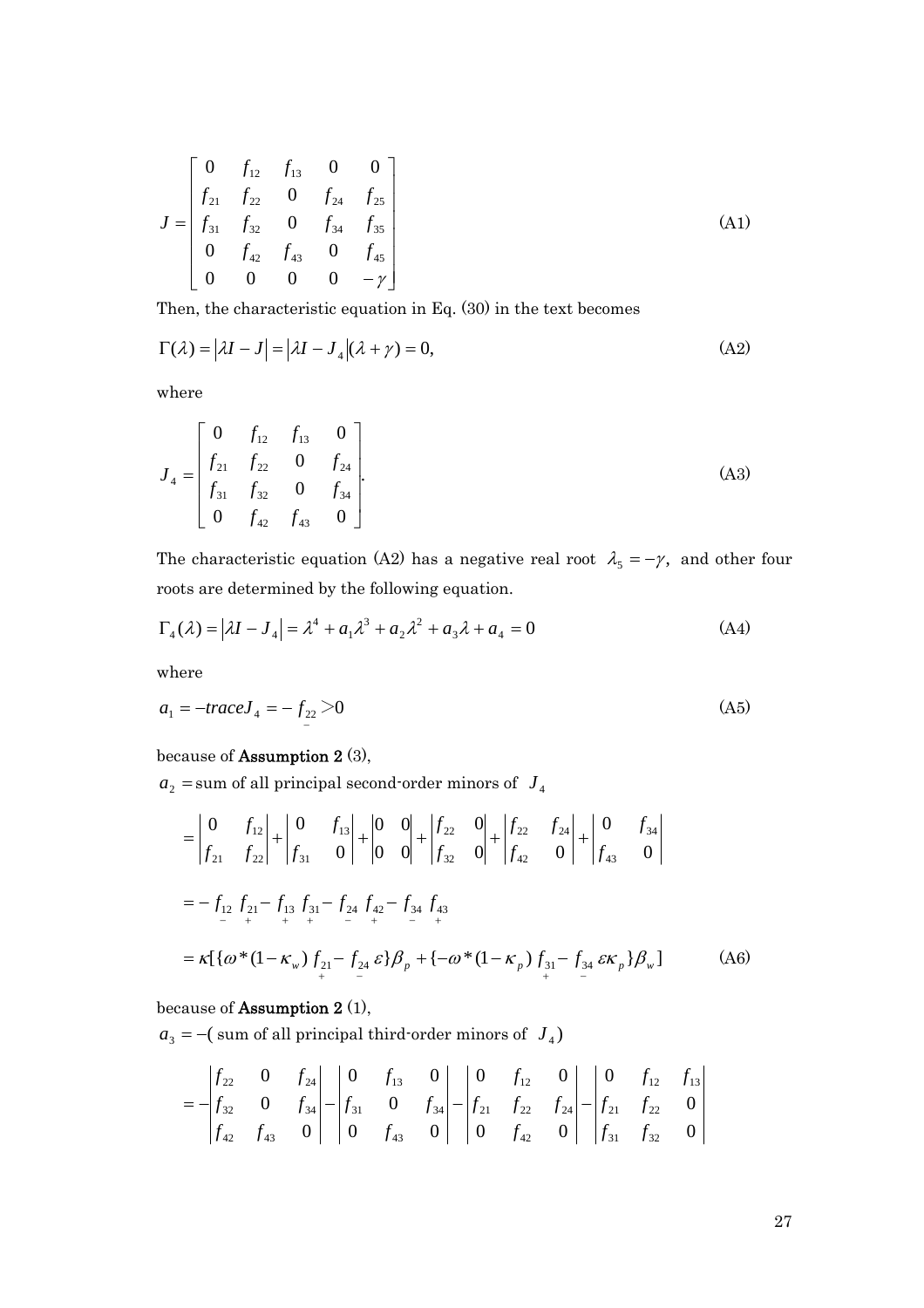$$
= f_{43}(-f_{24} f_{32} + f_{22} f_{34}) + f_{13}(-f_{32} f_{21} + f_{22} f_{31})
$$
  
\n
$$
= \kappa \beta_{w} \{ \varepsilon (-f_{24} f_{32} + f_{22} f_{34}) + \omega^{*} (1 - \kappa_{p}) (-f_{32} f_{21} + f_{22} f_{31}) \}
$$
  
\n
$$
= \kappa \beta_{w} \overline{e} \{ \varepsilon (-f_{24} g_{u} + f_{22} g_{i-\alpha} + f_{22} g_{i-\alpha} + f_{22} g_{u} + f_{22} g_{u}) \} > 0
$$
 (A7)

because of **Assumption 2**  $(2)$  and  $(3)$ ,

$$
a_4 = \det J_4 = \begin{vmatrix} 0 & f_{12} & f_{13} & 0 \\ f_{21} & f_{22} & 0 & f_{24} \\ f_{31} & f_{32} & 0 & f_{34} \\ 0 & f_{42} & f_{43} & 0 \end{vmatrix} = \omega^* \kappa^2 \varepsilon \begin{vmatrix} 0 & -(1 - \kappa_w) \beta_p & (1 - \kappa_p) \beta_w & 0 \\ f_{21} & f_{22} & 0 & f_{24} \\ f_{31} & f_{32} & 0 & f_{34} \\ 0 & \beta_p & \kappa_p \beta_w & 0 \end{vmatrix}
$$

$$
= \omega^* \kappa^2 \varepsilon \begin{vmatrix} 0 & 0 & \{1 - \kappa_p + (1 - \kappa_w) \kappa_p\} \beta_w & 0 \\ f_{21} & f_{22} & 0 & f_{24} \\ f_{31} & f_{32} & 0 & f_{34} \\ 0 & \beta_p & \kappa_p \beta_w & 0 \end{vmatrix}
$$

$$
= \omega^* \kappa^2 \varepsilon (1 - \kappa_w \kappa_p) \beta_w \begin{vmatrix} f_{21} & f_{22} & f_{24} \\ f_{31} & f_{32} & f_{34} \\ 0 & \beta_p & 0 \end{vmatrix} = -\omega^* \kappa^2 \varepsilon (1 - \kappa_w \kappa_p) \beta_w \beta_p \begin{vmatrix} f_{21} & f_{24} \\ f_{31} & f_{34} \end{vmatrix}
$$

$$
= \omega^* \kappa^2 \varepsilon (1 - \kappa_w \kappa_p) \beta_w \beta_p (f_{24} f_{31} - f_{21} f_{34})
$$
  
\n
$$
= \omega^* \kappa^2 \varepsilon (1 - \kappa_w \kappa_p) \beta_w \beta_p \bar{e} (f_{24} g_{\omega} - f_{21} g_{i-\pi^c})
$$
  
\n
$$
= -\omega^* \kappa^2 \varepsilon (1 - \kappa_w \kappa_p) \beta_w \beta_p \bar{e} \alpha (1 - \tau_w) (\bar{u}/a) g_{i-\pi^c} > 0.
$$
 (A8)

It is well known that the Routh-Hurwitz conditions for stable roots of the characteristic equation (A4) are given by the following set of inequalities (cf. mathematical appendix of Asada, Chiarella, Flaschel and Franke 2003).

$$
a_j > 0
$$
 for all  $j \in \{1, 2, 3, 4\}$ ,  $\Phi = a_1 a_2 a_3 - a_1^2 a_4 - a_3^2 > 0$  (A9)

Inequalities (A5), (A7) and (A8) mean that the conditions  $a_1 \geq 0$ ,  $a_3 \geq 0$ , and  $a_4 \geq 0$ are always satisfied irrespective of the value of the parameter  $\beta_{\rm w}\!\!>\!\!0$  under **Assumption 2** (1), (2), (3). On the other hand, Eq. (A6) means that we have  $a_2$  > 0 for all sufficiently small values of  $\beta_{w}$  >0. By the way, we can write that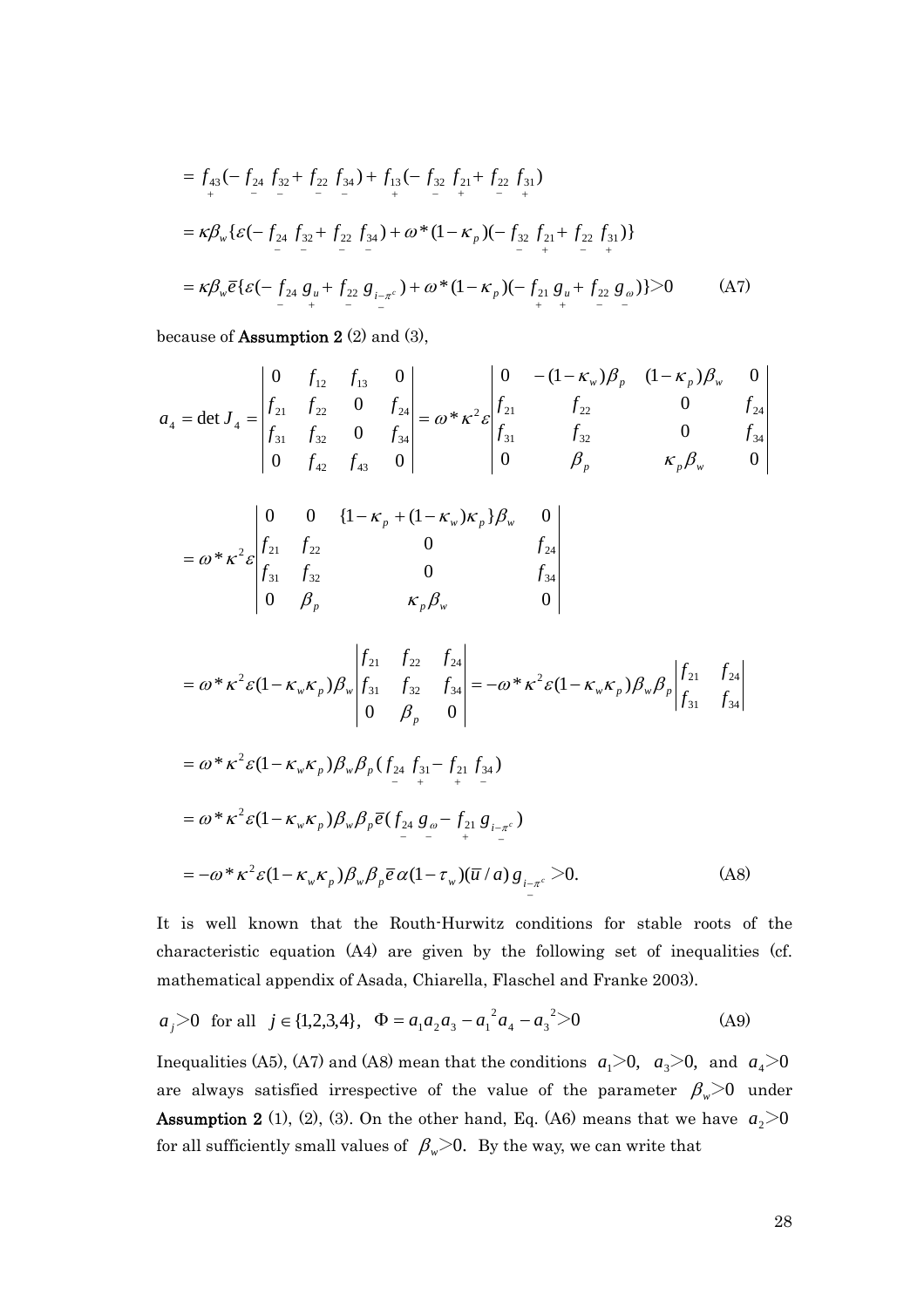$$
\Phi(\beta_w) = \{a_1 a_2 (\beta_w) - a_3 (\beta_w) \} a_3 (\beta_w) - a_1^2 a_4 (\beta_w), \quad \Phi(0) = 0 \tag{A10}
$$

because  $a_3(0) = a_4(0) = 0$ . Furthermore, we have

$$
\Phi'(0) = \frac{\partial \Phi(0)}{\partial \beta_w} = a_1 a_2 (0) a_3' - a_1^2 a_4' = \varepsilon (A\varepsilon + B)
$$
\n(A11)

where

$$
a_2(0) = \{ \omega^*(1 - \kappa_w) \int_{\gamma_{21}} f_{24} \varepsilon \} \kappa \beta_p > 0, \tag{A12}
$$

$$
a'_{3} = \frac{\partial a_{3}}{\partial \beta_{w}} = \kappa \overline{e} \, \varepsilon \, (-\, f_{24} \, g_{u} + f_{22} \, g_{i-\pi^{c}}) > 0,\tag{A13}
$$

$$
a_4' = \frac{\partial a_4}{\partial \beta_w} = \omega^* \kappa^2 \varepsilon (1 - \kappa_w \kappa_p) \beta_p \bar{e} (f_{24} g_{\omega} - f_{21} g_{i - \pi^c}) > 0, \tag{A14}
$$

$$
A = -a_1 f_{24} \kappa^2 \beta_p \bar{e} (-f_{24} g_u + f_{22} g_{i-\pi^c}) > 0.
$$
 (A15)

Eq. (A11) and inequality (A15) mean that we have  $\Phi'(0)$  for all sufficiently large values of  $\varepsilon > 0$ . Therefore, all of the Routh-Hurwitz conditions of the four dimensional system (A9) are satisfied for all sufficiently small values of  $\beta_{\scriptscriptstyle w}\!\!>\!0$ under **Assumption 2** (1), (2), (3). This means that all of the roots of the characteristic equation (30) in the text have negative real parts under **Assumption 2** (1), (2), (3) in case of  $\theta = 1$ . By continuity, however, all of the roots of Eq. (30) still have negative real parts even if  $\theta \leq 1$ , as long as  $\theta$  is sufficiently close to 1. This completes the proof of **Proposition 2**  $(i)$ .

( ii) First, let us consider the case of  $\theta = 1$  and  $g_{i-\pi^c}$  is so small that we have

$$
-\omega^*(1-\kappa_p) f_{31} - f_{34} \varepsilon \kappa_p \le 0
$$
 (note that we have  $\lim_{g_{i\to e^{-}} \to 0} f_{34} = 0$ ). In this case, we

have  $a_2$ <0 for all sufficiently large values of  $\beta_w$ >0 under **Assumption 2** (1), which means that one of the necessary conditions of the local stability is violated for all sufficiently large values of  $\beta_{w}$ >0. By continuity, this conclusion also applies to the case of  $\theta \leq 1$ , as long as  $\theta$  is sufficiently close to 1. This completes the proof of Proposition 2 (ii).

(iii) It follows from **Proposition 2** (i) and (ii) that there exists at least one 'bifurcation point'  $\beta_{w}^{0}$  >0, at which the real part of at least one root becomes zero, by continuity. Incidentally, we have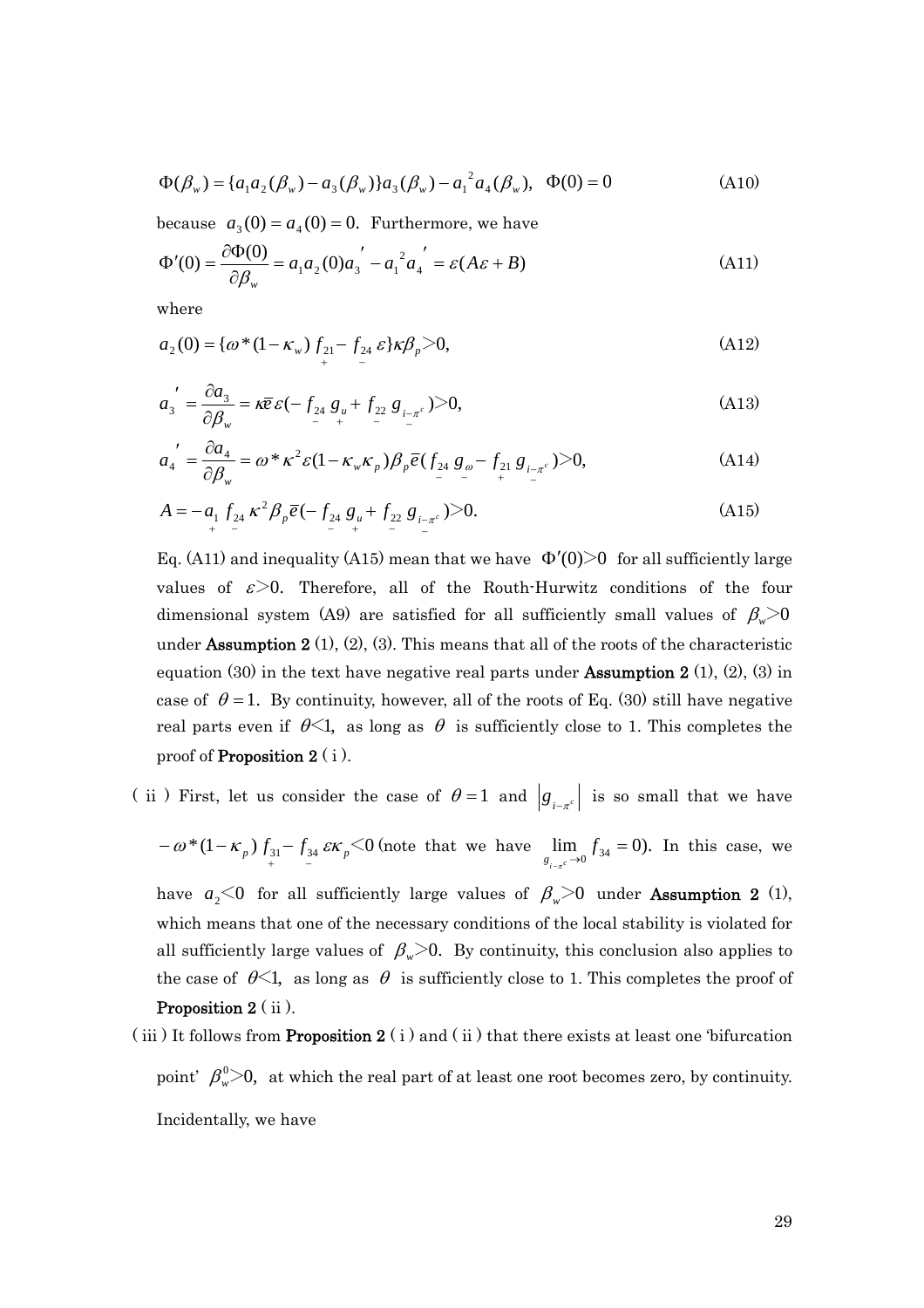$$
\Gamma(0) = \left| -J \right| = -\det J = \gamma (\det J_4) > 0 \tag{A16}
$$

in case of  $\theta = 1$  from Eq. (30) in the text, equations (A1), (A3), and (A8). Therefore, by continuity, we have  $\Gamma(0) = -\det J > 0$  even if  $\theta \leq 1$ , as long as  $\theta$  is sufficiently close to 1. This means that the characteristic equation  $\Gamma(\lambda) = 0$  does not have the real root such that  $\lambda = 0$ , so that at least one pair of pure imaginary roots exist at the 'bifurcation point'. If the characteristic equation has only one pair of pure imaginary roots at  $\beta_w = \beta_w^0$ , such a point is a 'Hopf bifurcation' point, and the existence of the closed orbits is ensured at some range of the parameter values which Hopf bifurcation point, and the existence of the closed orbits is not necessarily ensured. Even in this case, however, the existence of the cyclical fluctuations at some are sufficiently close to  $\beta_w^0$  (cf. Gandolfo 1996 Chap. 25). If the characteristic equation has two pairs of pure imaginary roots at  $\beta_w = \beta_w^0$ , such a point is not range of the parameter values which are sufficiently close to  $\beta_{w}^{0}$  is ensured, because of the existence of two pairs of complex roots.  $\square$ 

#### Ap pendix B : Proof of Proposition 3.

(i) If  $f_{21}$ <0, we automatically have  $f_{31}$ <0. Considering this fact, first, let us consider the case of  $\theta = 1$ . In this case, the characteristic equation (30) in the text has a negative real root  $\lambda_s = -\gamma$ , and other four roots are determined by Eq. (A4), where

$$
a_1 = -f_{22} > 0 \tag{B1}
$$

because of Assumption 2 (3),

$$
a_2 = \kappa \left[ \{ \omega^*(1 - \kappa_w) f_{21} - f_{24} \varepsilon \} \beta_p + \{ -\omega^*(1 - \kappa_p) f_{31} - f_{34} \varepsilon \kappa_p \} \beta_w \right] \tag{B2}
$$

because of Assumption 3 (1),

$$
a_3 = \kappa \beta_w \overline{e} \{ \varepsilon \left( -f_{24} g_u + f_{22} g_{i-\pi^c} \right) + \omega^* (1 - \kappa_p) \left( -f_{21} g_u + f_{22} g_\omega \right) > 0 \tag{B3}
$$

because of Assumption 3 (1) and Assumption 2 (3),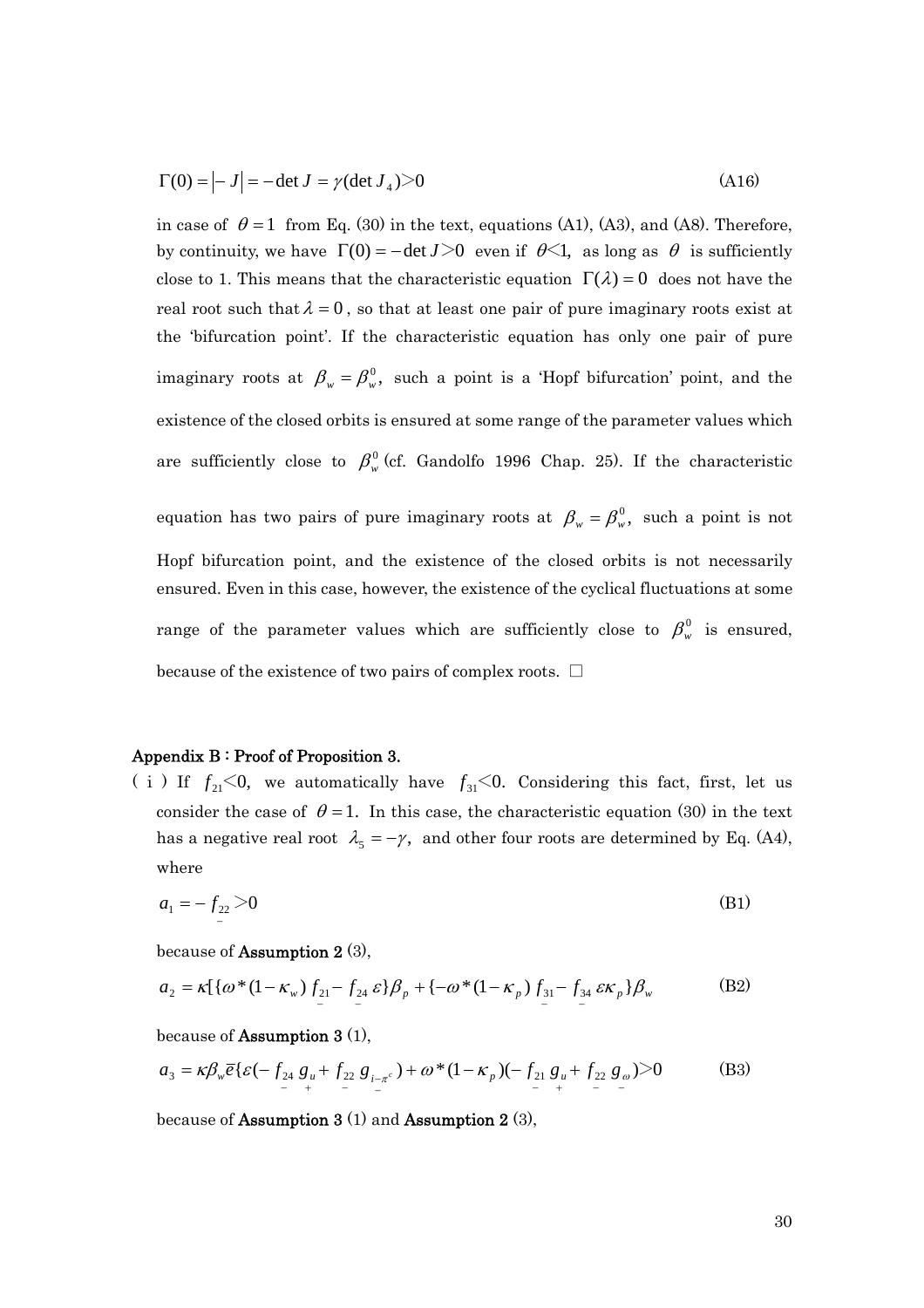$$
a_4 = \omega^* \kappa^2 \varepsilon (1 - \kappa_w \kappa_p) \beta_w \beta_p \overline{e} \alpha (1 - \tau_w) (\overline{u} / a) g_{i - \pi^e} > 0.
$$
 (B4)

Now, we have the following properties.

$$
\lim_{\beta_p \to 0} a_2 = \left\{ -\omega^* (1 - \kappa_p) f_{31} - f_{34} \, \varepsilon \kappa_p \right\} \beta_w > 0 \tag{B5}
$$

$$
\lim_{\beta_p \to 0} \Phi = \lim_{\beta_p \to 0} (a_1 a_2 a_3 - a_1^2 a_4 - a_3^2) = \lim_{\beta_p \to 0} \{ (a_1 a_2 - a_3) a_3 \}
$$
(B6)

$$
E = \lim_{\beta_p \to 0} (a_1 a_2 - a_3)
$$
  
=  $\kappa \beta_w [f_{22} {\omega * (1 - \kappa_p) f_{31} + f_{34} \varepsilon \kappa_p} - \overline{e} \varepsilon (-f_{24} g_u + f_{22} g_{i-\pi^c})$   

$$
- \overline{e} \omega * (1 - \kappa_p) (-f_{21} g_u + f_{22} g_\omega)]
$$
(B7)

Since  $\lim_{g_{i-x}c \to 0} f_{24} = \lim_{g_{i-x}c \to 0} f_{34} = 0$ ,  $g_{i-\pi}c \to 0$ <sup>c</sup>  $2\pi$ </sup>  $g_{i-\pi}c$ we obtain

$$
\lim_{g_{i-x^{c}} \to 0} E = \kappa \beta_{w} \omega^{*} (1 - \kappa_{p}) \{ f_{22} (f_{31} - \bar{e} g_{\omega}) + \bar{e} f_{21} g_{\omega} \}
$$
\n
$$
= \kappa \beta_{w} \omega^{*} (1 - \kappa_{p}) \{ f_{22} \bar{e} (f_{21}/\bar{u}) + \bar{e} f_{21} g_{\omega} \}
$$
\n
$$
= \kappa \beta_{w} \omega^{*} (1 - \kappa_{p}) \bar{e} f_{21} (\alpha) \{ f_{22} (\alpha) + g_{\omega} \} > 0
$$
\n(B8)

if  $\alpha$  is sufficiently large, because we have  $f_{22}(\alpha) + g_{\mu} < 0$  if  $\alpha$  is sufficiently large. Equations (B6) – (B8) mean that we have  $\Phi$  >0 for all sufficiently small values of  $\beta_p > 0$  if  $\alpha$  is sufficiently large and  $\left|g_{i-\pi^c}\right|$  is sufficiently small, by continuity. In this case, all of the Routh-Hurwitz conditions for stable roots (A9) are satisfied. This proves the local stability of the equilibrium point for all sufficiently small values of  $\beta_p$ >0 under Assumption 3 (1), Assumption 3 (2), and Assumption 2 (3) in case of  $\theta = 1$ . By continuity, however, the local stability is also ensured even in case of  $\theta \leq 1$ , as long as  $\theta$  is sufficiently close to 1. This completes the proof of Proposition 3 (i).

(ii) First, let us consider the case of  $\theta = 1$  and  $g_{i-\tau}$  is so small that we have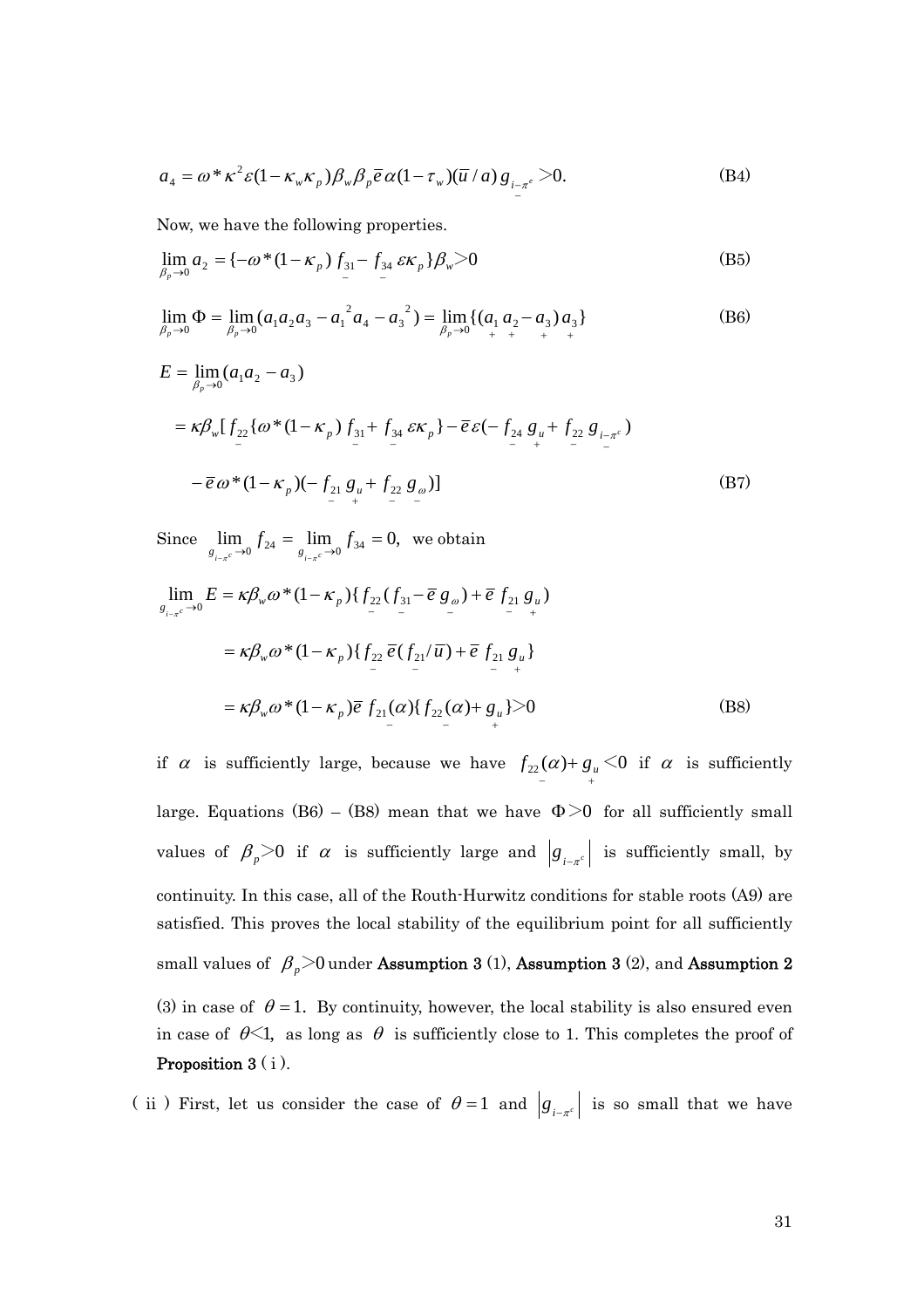$\omega^*(1 - \kappa_w) f_{21} - f_{24} \varepsilon \leq 0$  (note that we have  $\lim_{g_{i\to e^{-\lambda 0}}} f_{24} = 0$ ).  $f_{21} - f_{24}$   $\varepsilon$  < 0 (note that we have  $\lim_{g_{i-x} \to 0} f_{24} =$  $\lim_{g_{i-x^e} \to 0} f_{i^2} = 0$ . In this case, we have π

 $a_2$ <0 for all sufficiently large values of  $\beta_p$ >0 under **Assumption 3** (1), which means that one of the necessary conditions of the local stability is violated for all sufficiently large values of  $\beta_p$  >0. By continuity, this conclusion also applies to the case of  $\theta \leq 1$ , as long as  $\theta$  is sufficiently close to 1. This completes the proof of **Proposition 3** (ii).

(iii) The method of the proof of **Proposition 3** (iii) is almost the same as that of **Proposition 2** (iii).  $\Box$ 

#### References

- [1] Aglietta, M.(1979) : A Theory of Capitalist Regulation : The US Experience. Verso, London.
- [2] Asada,  $T(2006)$ : "Stabilization Policy in a Keynes-Goodwin Model with Debt Accumulation." Structural Change and Economic Dynamics 17, pp. 466 – 485.
- [3] Asada,  $T(2008)$ : "On the Dynamic Properties of a Wage-led Economy and a Profit-led Economy." Kokumin Keizai Zasshi(Journal of Economics and Business *Administration*), Kobe University,  $197 - 1$ , pp.  $35 - 49$ . (in Japanese)
- Perspective." Forthcoming in Central Banks and Banking in an Era of Turmoil, [4] Asada, T.(2009) : Central Banking and Deflationary Depression : A Japanese Nova Science Publishers, New York.
- [5] Asada, T., P. Chen, C. Chiarella and P. Flaschel(2006) : "Keynesian Dynamics and the Wage-Price Spiral : A Baseline Disequilibrium Model." Journal of  $$
- [6] Asada, T., C. Chiarella, P. Flaschel and R. Franke(2003) : Open Economy Macrodynamics : An Integrated Disequilibrium Approach. Springer, Berlin.
- F laschel(2009) pp. 267 304. [7] Asada, T., P. Flaschel, K. Jaeger and C. Proańo(2007) : "Keynesian AD-AS, Quo Vadis?" University of Technology Sydney, Working Paper. Reprinted in
- Forthcoming in R. O. Bailly (ed.) *Emerging Topics in Macroeconomics*, Nova Science [8] Asada, T. and M. Ouchi(2009) : "A Keynesian Model of Endogenous Growth Cycle." Publishers, New York.
- [9] Bhaduri, A.(2008) : "On the Dynamics of Profit-led and Wage-led Growth."